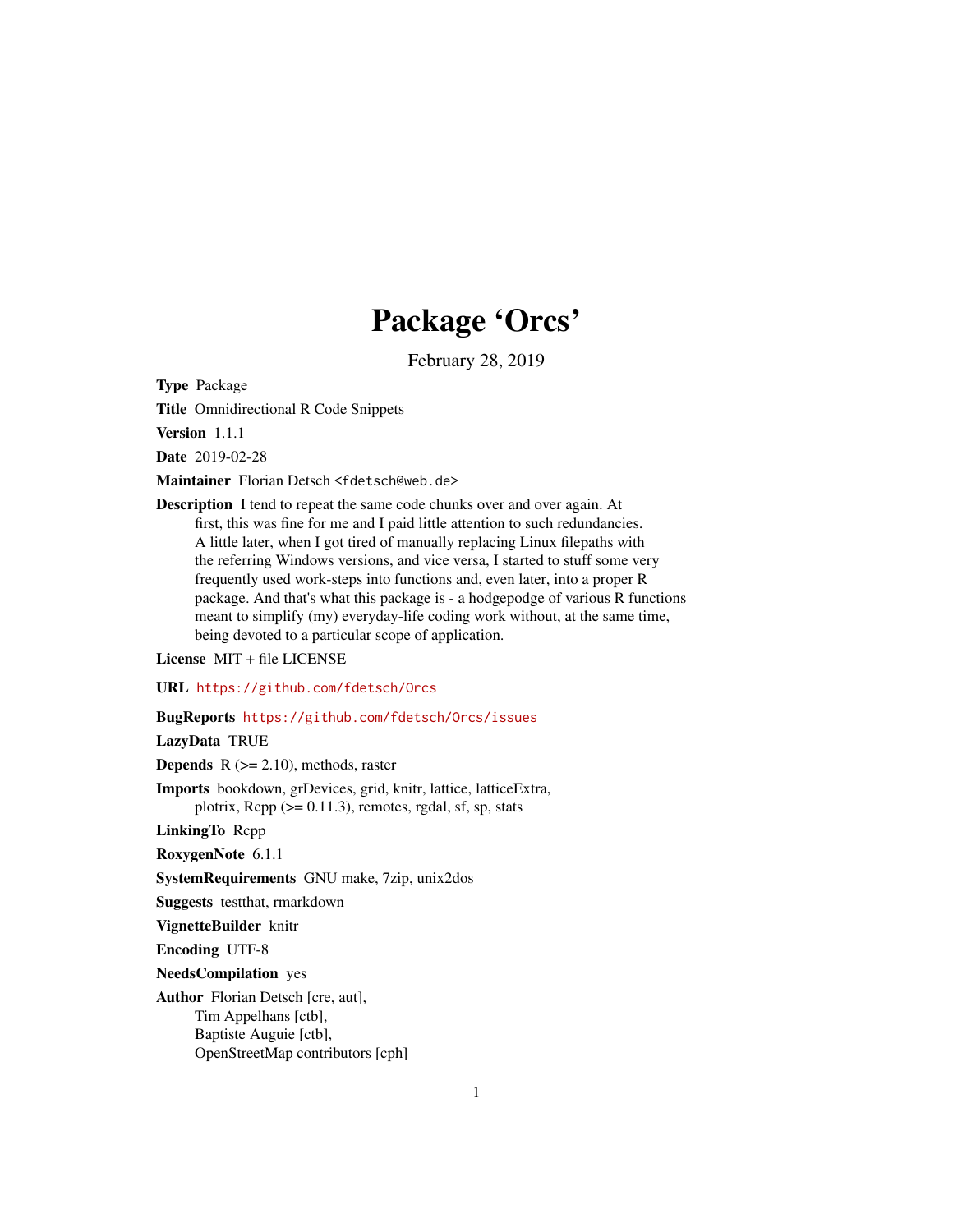30

<span id="page-1-0"></span>**Repository CRAN** 

Date/Publication 2019-02-28 16:30:03 UTC

## R topics documented:

|       | $\overline{2}$ |
|-------|----------------|
|       | $\overline{3}$ |
|       | $\overline{4}$ |
|       | $\overline{4}$ |
|       | 5              |
|       | 6              |
|       | 7              |
|       | 8              |
|       | 9              |
|       | 10             |
|       | 11             |
|       | 12             |
|       | 13             |
|       | 14             |
|       | 14             |
|       | 15             |
| merge | 16             |
|       | 17             |
|       | 18             |
|       | 19             |
|       | 20             |
|       | 21             |
|       | 22.            |
|       | 23             |
|       | 24             |
|       | 25             |
|       | 26             |
|       | 27             |
|       | 28             |
|       | 29             |
|       |                |

#### **Index**

Orcs-package

**Omnidirectional R Code Snippets.** 

#### **Description**

**Omnidirectional R Code Snippets**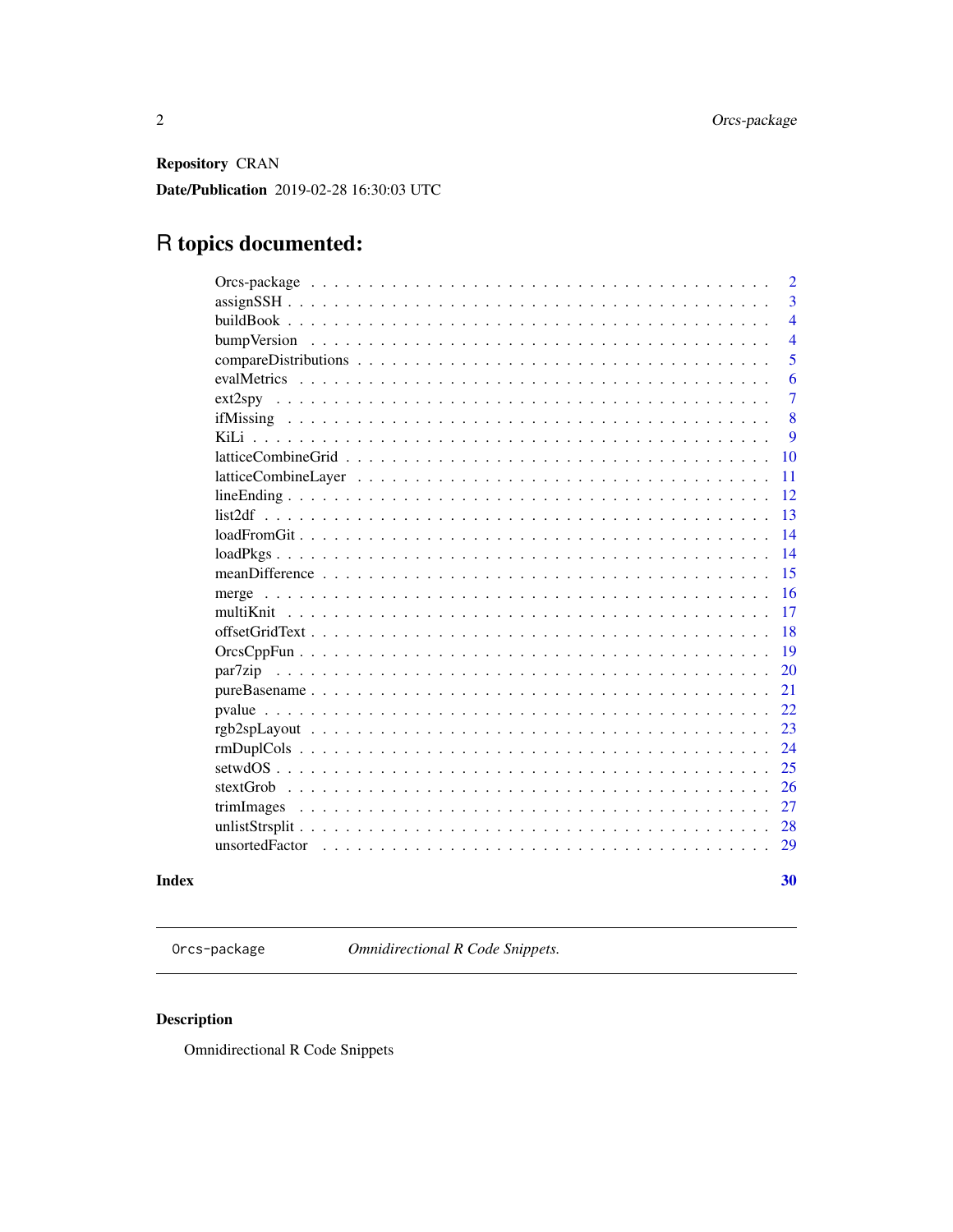#### <span id="page-2-0"></span>assignSSH 3

#### Details

The package provides a variety of functions which I regularly use during my everyday work.

#### Author(s)

Florian Detsch

*Maintainer:* Florian Detsch <florian.detsch@staff.uni-marburg.de>

assignSSH *Assign SSH Key to Local Git Repository*

#### Description

Assign an SSH key to a local Git repository to bypass user/password prompts during git push. See [Generating an SSH Key](https://help.github.com/articles/generating-an-ssh-key/) for further information on how to generate an SSH key and add it to your GitHub account.

#### Usage

assignSSH(user, repo)

#### Arguments

| user | GitHub user name as character. If not specified, information on GitHub user |
|------|-----------------------------------------------------------------------------|
|      | and repository name is taken from the current working environment.          |
| repo | GitHub repository name as character, see 'user'.                            |

#### See Also

<https://help.github.com/articles/generating-an-ssh-key/>

```
## Not run:
## for an arbitrary git repository
assignSSH()
## for this very git repository
assignSSH(user = "fdetsch", repo = "Orcs")
## End(Not run)
```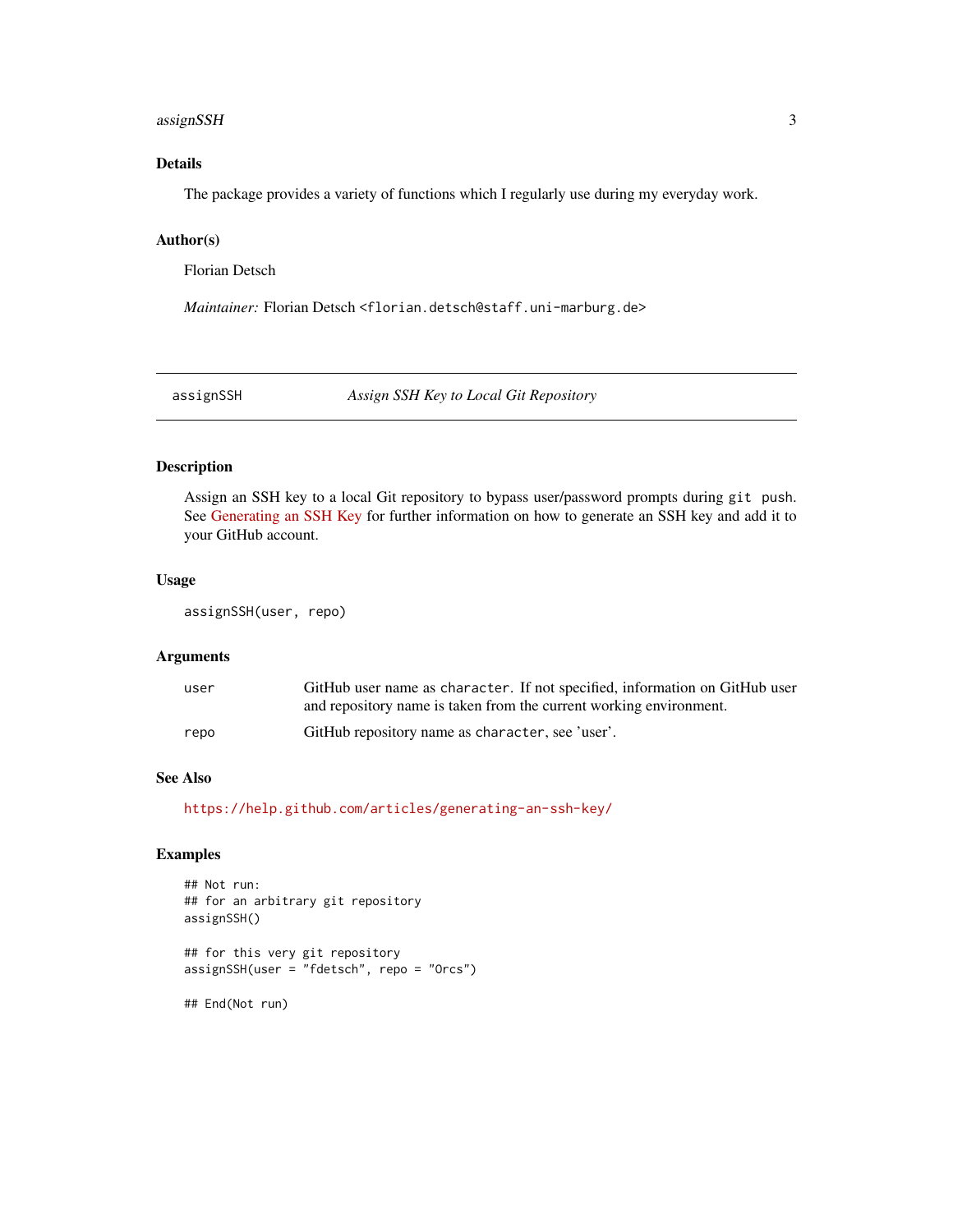<span id="page-3-0"></span>

Since the use of underscores  $('_')$  is not permitted when streaming **bookdown** documents via [GitHub Pages,](https://pages.github.com/) this wrapper function serves to remove any unwanted underscores from subfolders and link .html documents created by [render\\_book](#page-0-0).

#### Usage

buildBook(output\_dir = "book", ...)

#### Arguments

| output_dir | Output directory as character.   |
|------------|----------------------------------|
| .          | Arguments passed to render_book. |

#### Note

While all remaining arguments passed to [render\\_book](#page-0-0) remain untouched, and hence, their specification is freely up to the user, the default value of 'output\_dir' is explicitly set to "book" here. If this were not the case (i.e. if the default value were used), the output document would be created in "\_book" which is not desirable for obvious reasons.

#### Author(s)

Florian Detsch

#### See Also

[render\\_book](#page-0-0).

bumpVersion *Bump package 'Version:' and 'Date:' in DESCRIPTION file*

#### Description

This function let's you bump the version number and creation date of your package's DESCRIP-TION file. Additionally, it bumps the version numbers of a NEWS.md file and automatically generates a corresponding plain NEWS file (for R-help pages). Supported versioning system is [MAJOR.MINOR.PATCH.](https://semver.org/)

#### Usage

```
bumpVersion(element = "patch", pkg.repo = ".",
 news = file.path(pkg.repo, "NEWS.md"), plain_news = TRUE)
```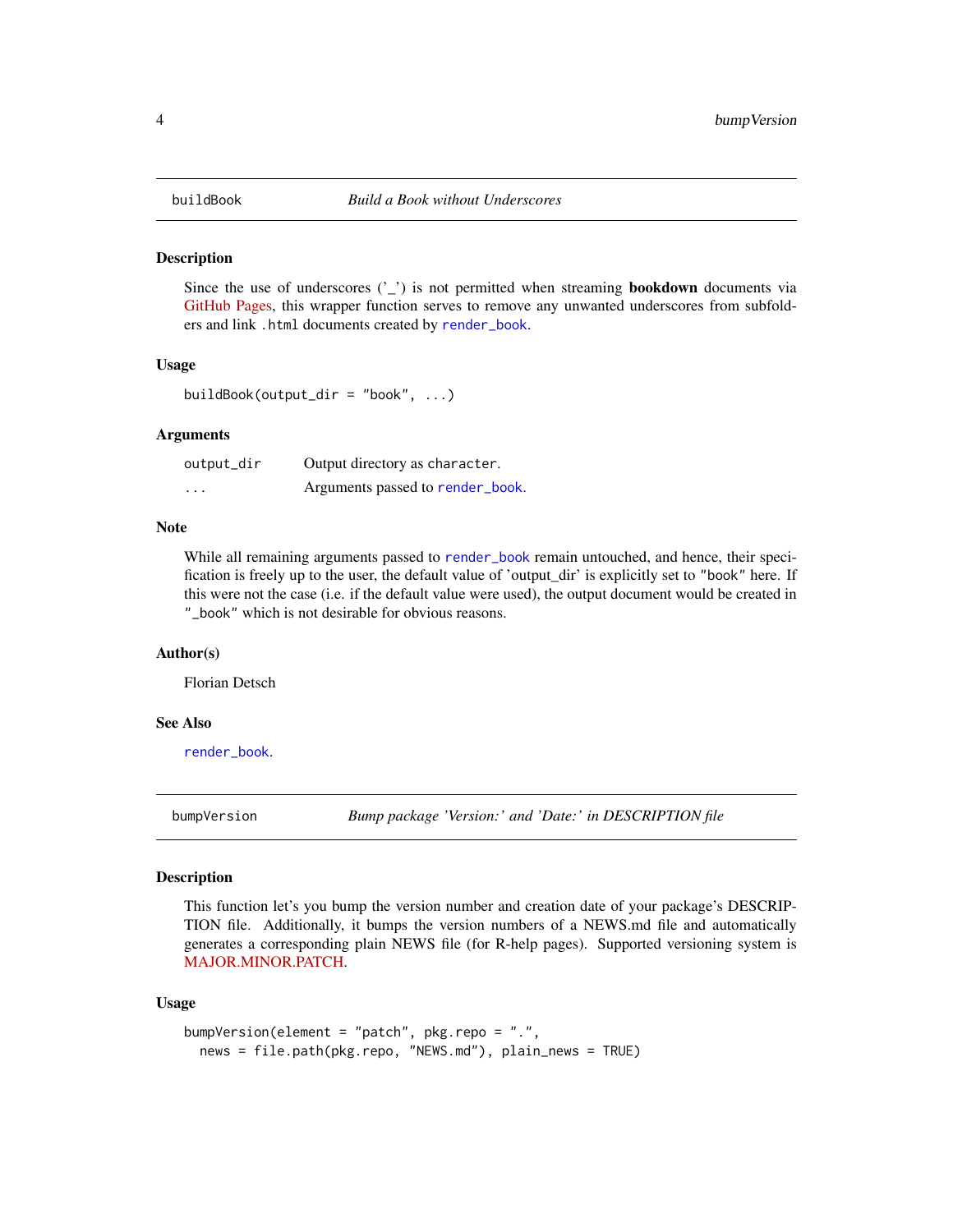#### <span id="page-4-0"></span>Arguments

| element    | character, one of "major", "minor", "patch" (default) to be bumped.                                                                                                                                                                                                                                                                                                                         |
|------------|---------------------------------------------------------------------------------------------------------------------------------------------------------------------------------------------------------------------------------------------------------------------------------------------------------------------------------------------------------------------------------------------|
| pkg.repo   | Path to package repository folder. Default is current working directory (".").                                                                                                                                                                                                                                                                                                              |
| news       | The NEWS md file of the repo (assumed to be in top level path). If this ex-<br>ists, the first line of that file will be rewritten to be " <packagename> <ma-<br>jor.minor.patch&gt;". Note that the current implementation assumes that the NEWS<br/>file is in .md format, thus NEWS.md. A plain NEWS file (for R-help pages) will<br/>be generated automatically.</ma-<br></packagename> |
| plain_news | whether to generate a plain NEWS file in the package root directory from the<br>NEWS.md file supplied to argument news.                                                                                                                                                                                                                                                                     |

#### Author(s)

Tim Appelhans

#### See Also

<https://semver.org/>

compareDistributions *Compare two density distributions side by side*

#### Description

This function will produce a plot of two density functions displayed side by side

#### Usage

```
compareDistributions(left, right, add.spread = TRUE,
 print.stats = TRUE, xlim = NULL, ylim = NULL, clrs = c("purple",
 "lightblue"), xlab = "density", ylab = "value", ...)
```
#### Arguments

| numeric vector.                                                                           |
|-------------------------------------------------------------------------------------------|
| numeric vector.                                                                           |
| logical, whether to plot the spread $(q25 \text{ to } q75 \text{ and the median})$ .      |
| logical, whether to print summary statistics for each distribution.                       |
| numeric axis limits, see xyplot.                                                          |
| A character vector of length 2 specifying the colors for the filled density re-<br>gions. |
| character axis labels, see plot.                                                          |
| Additional arguments passed to density.                                                   |
|                                                                                           |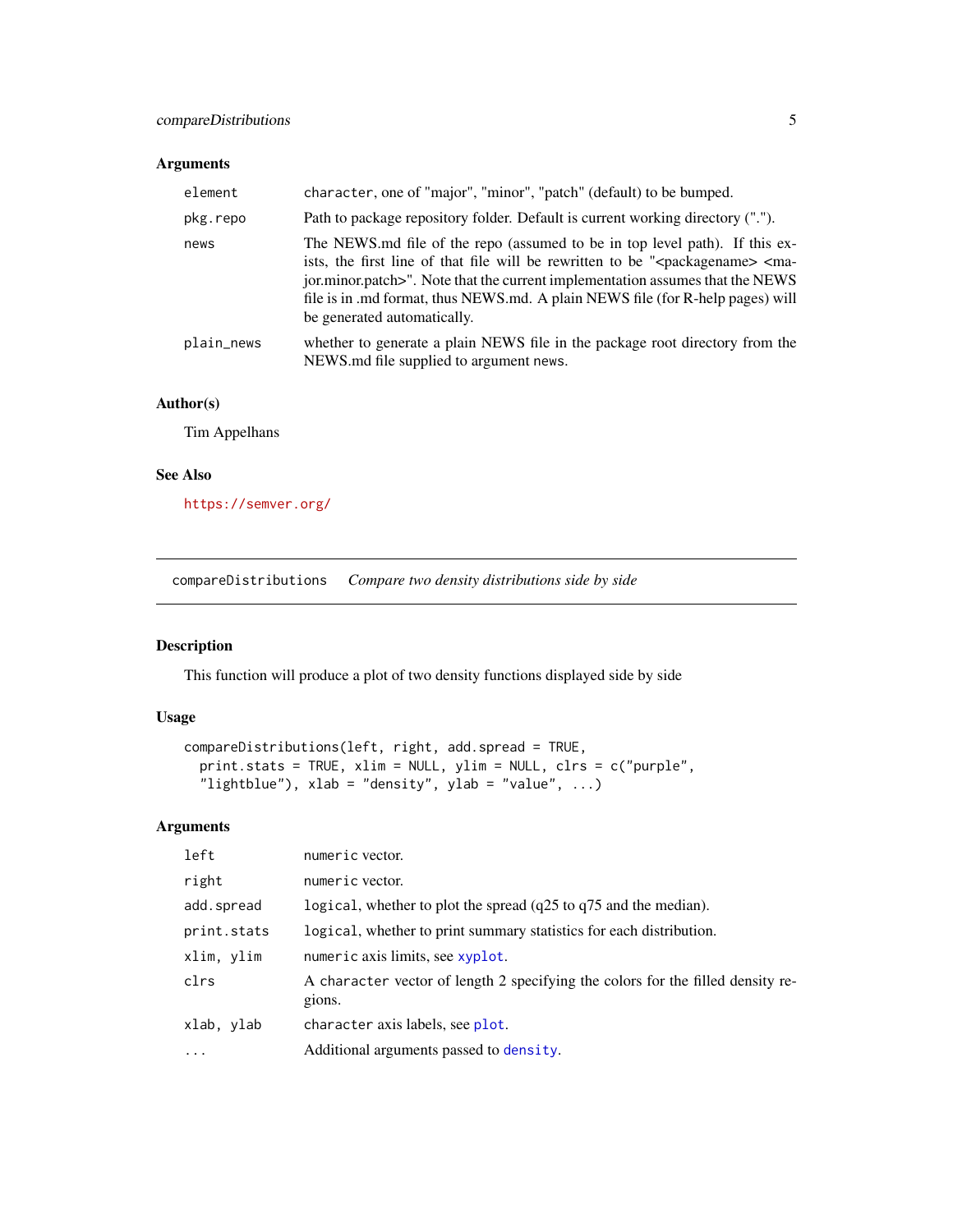#### <span id="page-5-0"></span>Value

A trellis object.

#### Author(s)

Tim Appelhans

#### Examples

```
compareDistributions(rnorm(1000, 2, 3), rnorm(1000, -5, 1))
compareDistributions(rnorm(1000, 2, 3), rnorm(1000, -5, 1),
                     add.spread = FALSE)
compareDistributions(rnorm(1000, 2, 3), rnorm(1000, -5, 1),
                     add.spread = TRUE, clrs = c("red", "brown"))
compareDistributions(rnorm(1000, 2, 5), rnorm(1000, -5, 4),
                    print.stats = FALSE, add.spread = FALSE)
## pass additional parameters to density()
compareDistributions(rnorm(1000, 2, 5), rnorm(1000, -5, 4),
                    print.stats = FALSE, add.spread = FALSE, bw = 5)
compareDistributions(rnorm(1000, 2, 5), rnorm(1000, -5, 4),
                    print.stats = FALSE, add.spread = FALSE, bw = 8,
                    kernel = "rectangular")
compareDistributions(rnorm(1000, 2, 5), rnorm(1000, -5, 4),
                     print.stats = FALSE, add.spread = TRUE, bw = 8,
                     n = 3compareDistributions(rnorm(1000, 2, 5), rnorm(1000, -5, 4),
                    print.stats = TRUE, add.spread = TRUE, bw = 0.1)
compareDistributions(rnorm(1000, 2, 5), rnorm(1000, -5, 4),
                    print.stats = TRUE, add.spread = TRUE, bw = 0.5)
```
evalMetrics *Compute Selected Evaluation Metrics*

#### Description

Compute selected evaluation metrics for binary (i.e. two-class) confusion matrices.

#### Usage

```
evalMetrics(mat, type = c("accuracy", "precision", "recall"))
```
#### Arguments

| mat  | Binary confusion matrix (2-by-2; see Examples).                                                                         |
|------|-------------------------------------------------------------------------------------------------------------------------|
| type | Target evaluation metric as character, defaults to "accuracy". Other available<br>options are "precision" and "recall". |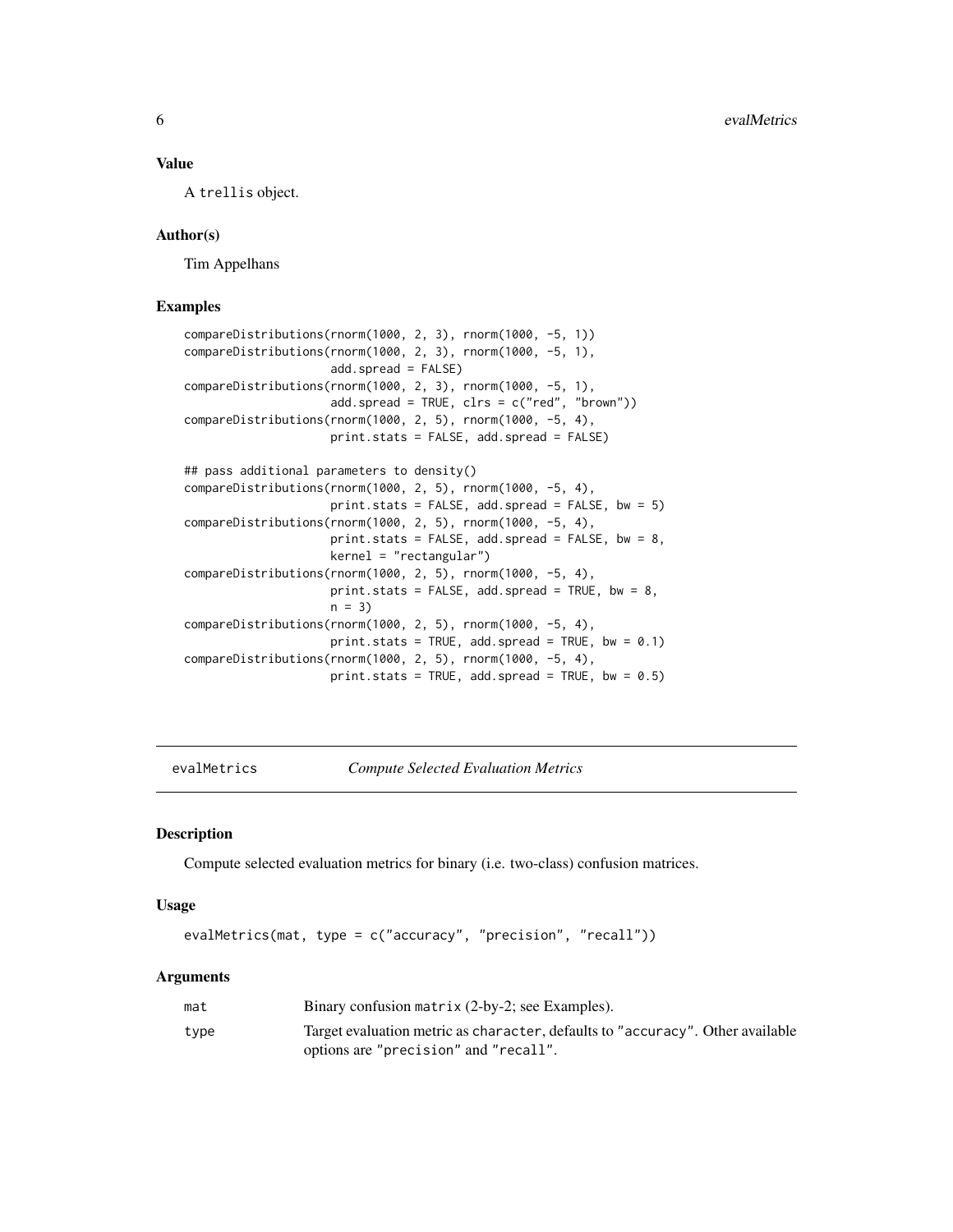<span id="page-6-0"></span>ext2spy 7

#### Value

A single numeric.

#### Author(s)

Florian Detsch

#### References

University of Michigan (2017) Applied Machine Learning in Python. Available online: [https:](https://www.coursera.org/learn/python-machine-learning/home/welcome) [//www.coursera.org/learn/python-machine-learning/home/welcome](https://www.coursera.org/learn/python-machine-learning/home/welcome).

#### Examples

```
in1 = matrix(c(96, 4, 8, 19), nc = 2L, byrow = TRUE)rownames(in1) = c("Condition Positive", "Condition Negative")
colnames(in1) = c("Predicted Positive", "Predicted Negative")
evalMetrics(in1) # default: "accuracy"
evalMetrics(in1, "precision")
evalMetrics(in1, "recall")
in2 = matrix(c(26, 17, 7, 400), nc = 2, byrow = TRUE)evalMetrics(in2, "precision")
evalMetrics(in2, "recall")
```
#### ext2spy *Convert Spatial Extent to Polygon*

#### Description

Convert a spatial extent to polygons.

#### Usage

```
ext2spy(x, crs = "+init=eps:4326", as_s = TRUE)
```
#### Arguments

| $\mathsf{X}$ | An Extent object, or any object from which an Extent can be extracted, e.g.<br>Raster*.      |
|--------------|----------------------------------------------------------------------------------------------|
| crs          | Coordinate reference system passed to projetring.                                            |
| as sf        | logical. If TRUE (default), the returned object is of class sf rather than Spatial $\star$ . |

#### Value

Depending on 'as\_sf', either a sf or SpatialPolygons object.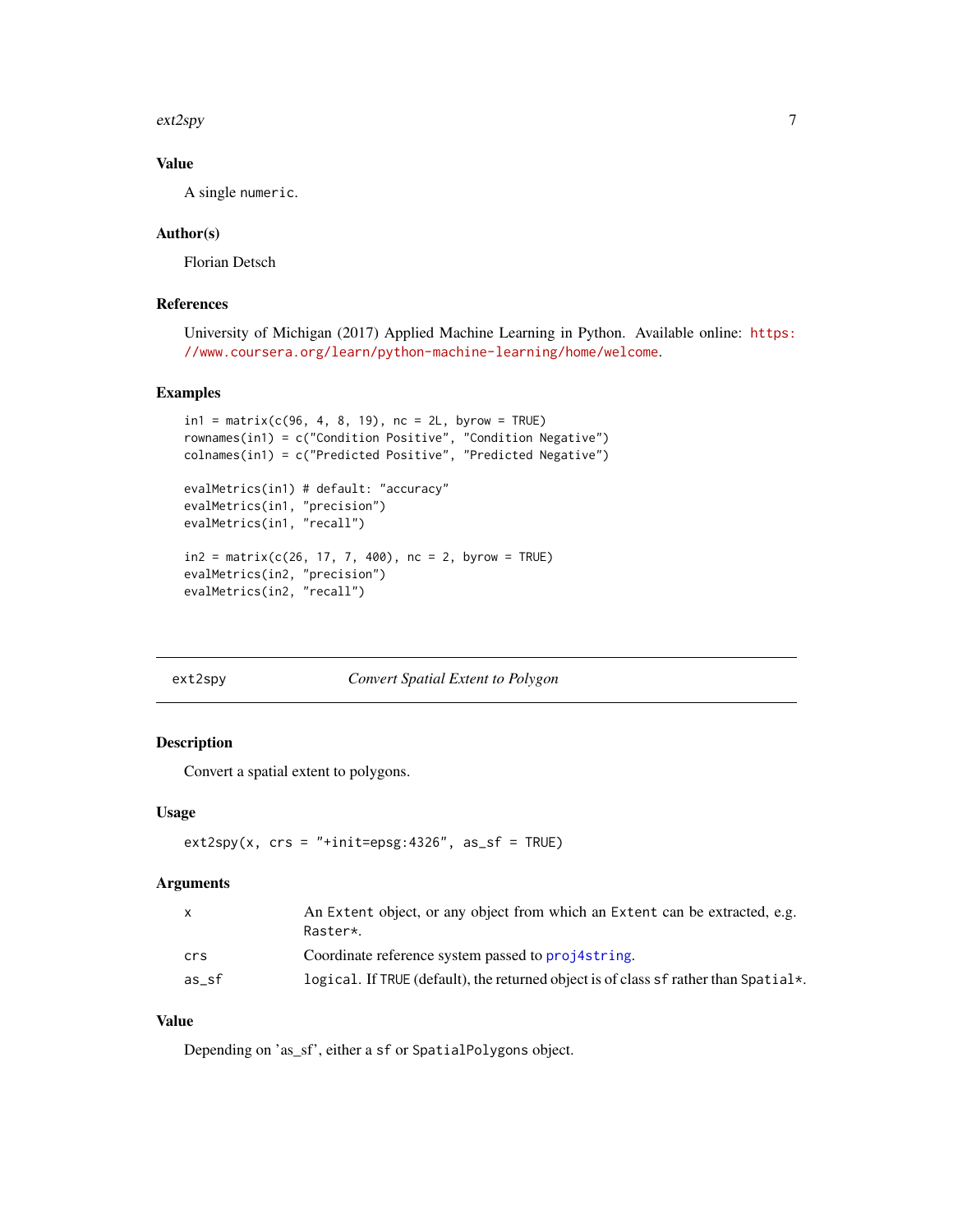#### <span id="page-7-0"></span>Author(s)

Florian Detsch

#### See Also

[extent](#page-0-0).

#### Examples

```
ext = extent(c(25, 70, -5, 30))ext2spy(ext) # 'sf' (default)
ext2spy(ext, as_sf = FALSE) # 'Spatial*'
```
ifMissing *Take measures in case of nonexisting target files*

#### Description

If a target file already exists, it is simply being imported into R. However, if the specified target file does not exist, it is first created by a user-defined function and subsequently returned, thus rendering explicit calls to [file.exists](#page-0-0) unnecessary.

#### Usage

```
ifMissing(ofl, fun0 = raster::brick, fun1 = raster::writeRaster, arg1,
  ...)
```
#### Arguments

| ofl      | Target file name as character.                                                                                                                                                                                               |
|----------|------------------------------------------------------------------------------------------------------------------------------------------------------------------------------------------------------------------------------|
| fun0     | If 'off' exists, function to be applied to it (defaults to brick).                                                                                                                                                           |
| fun1     | If 'off' does not exist, function used to create it (defaults to write Raster).                                                                                                                                              |
| arg1     | Argument in 'fun1' (as character) that corresponds to 'ofl', e.g. filename in<br>writeRaster or file in write, table. If missing (default), the target file name<br>passed to 'fun1' needs to be explicitly included via ''. |
| $\cdots$ | Additional arguments passed to 'fun0, fun1'.                                                                                                                                                                                 |

#### Value

If 'ofl' has already existed, the contents of 'ofl' derived from 'fun0'; else the output resultant from 'fun1'.

#### Author(s)

Florian Detsch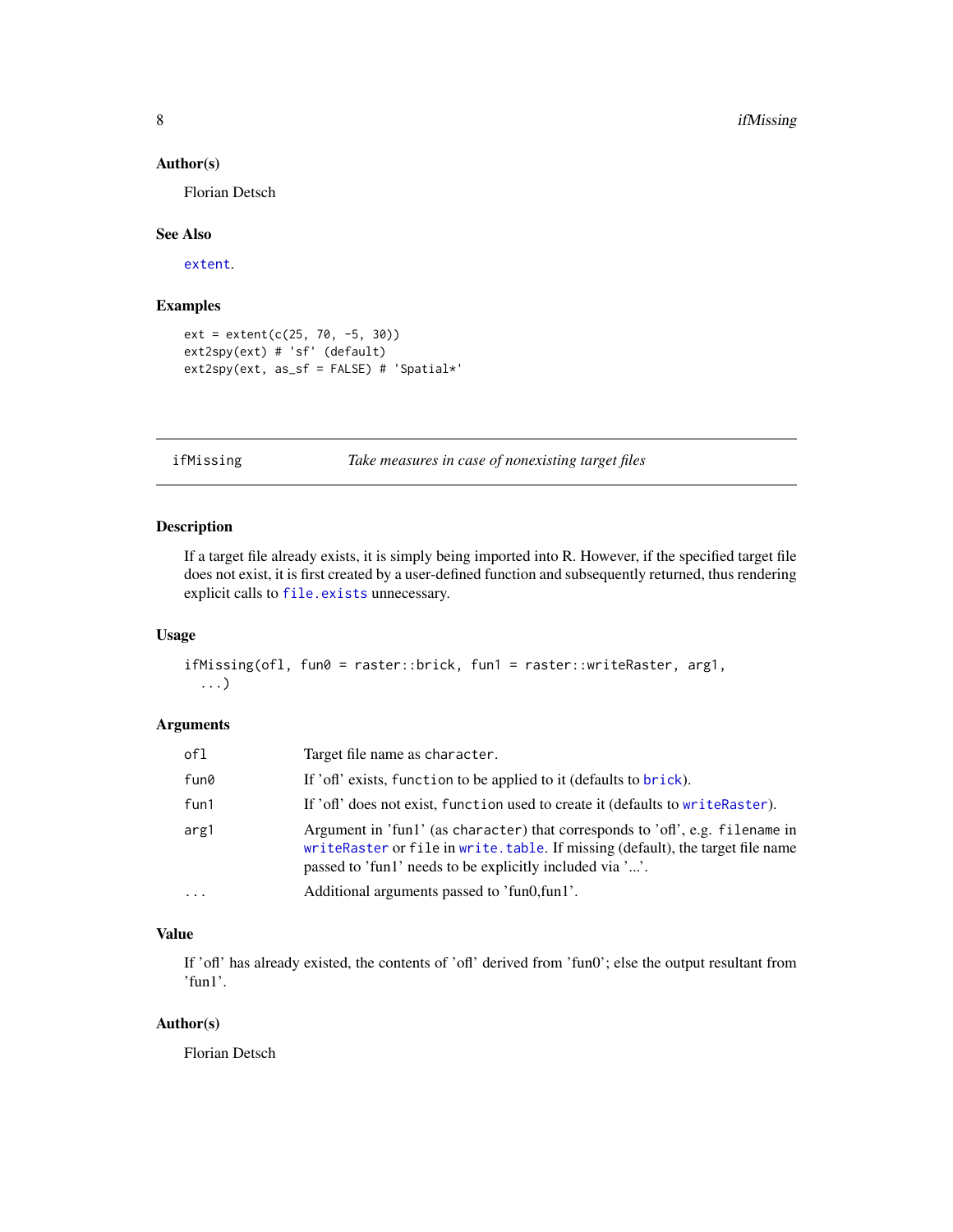#### <span id="page-8-0"></span>KiLi 9

#### See Also

[file.exists](#page-0-0), [do.call](#page-0-0).

#### Examples

```
# simply import existing file
logo <- system.file("external/rlogo.grd", package = "raster")
s <- ifMissing(logo)
# create nonexisting file and import it afterwards
logo2 <- file.path(tempdir(), "rlogo.tif")
s2 <- ifMissing(logo2, arg1 = "filename", x = s, datatype = "INT1U")
# this also works with text files and more sophisticated custom functions
fun = function(x, file = ", ...) {
  write.csv(x, file, ...)
  read.csv(file)
}
data(iris)
ofl <- file.path(tempdir(), "iris.csv")
iris2 <- ifMissing(ofl, fun1 = fun, x = iris, file = ofl, quote = FALSE, row.names = FALSE)
```
KiLi *Bing Aerial Image of Kilimanjaro*

#### Description

Bing aerial image of Kilimanjaro downloaded from [OpenStreetMap.](https://www.openstreetmap.org/)

#### Format

A "RasterStack-class" with 3 bands (red, green, blue).

#### Details

Copyright: OpenStreetMap contributors, see <https://www.openstreetmap.org/copyright>.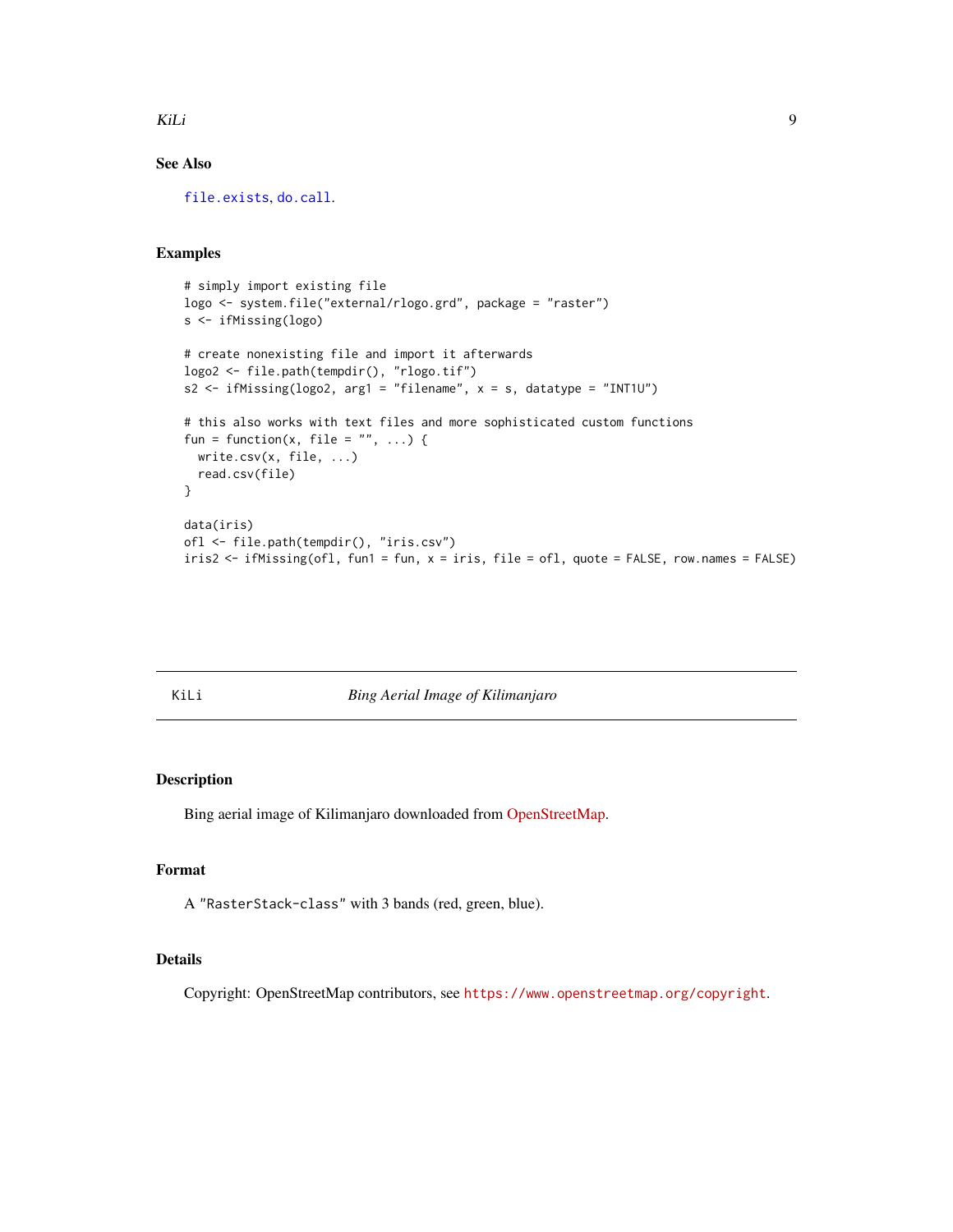<span id="page-9-0"></span>latticeCombineGrid *Combine multiple lattice plots in a facetted grid (panels)*

#### Description

This function combines multiple lattice plot objects in a facetted grid. Note that the global plot settings (e.g. xlim, ylim, ...) are taken from the first object though the user can specify whether scales should be identical or not. This is particularly useful when looping over large amounts of data using [lapply](#page-0-0) (see examples).

#### Usage

```
latticeCombineGrid(trellis.list, between = list(y = 0.3, x = 0.3),
  as.table = TRUE, ...)
```
#### Arguments

| trellis.list            | A list containing <b>lattice</b> plot objects.        |
|-------------------------|-------------------------------------------------------|
| between                 | Space between panels.                                 |
| as.table                | If TRUE (default) drawing is top left to bottom right |
| $\cdot$ $\cdot$ $\cdot$ | Additional arguments passed to c. trellis.            |

#### Value

A single lattice plot object.

#### Author(s)

Tim Appelhans

#### See Also

[c.trellis](#page-0-0).

#### Examples

```
#load data
#Use a probability map assuming high potential for city expansion is just
#resulting from proximity to current urban area:
pred <- raster(system.file("extdata/probability.rst", package = "Orcs"))
#observed city growth between 1990 and 2006
obs <- raster(system.file("extdata/citygrowth.tif", package = "Orcs"))
```
#masking current urban area since these pixels have no potential for change mask <- raster(system.file("extdata/citymask.tif", package = "Orcs"))

#create data list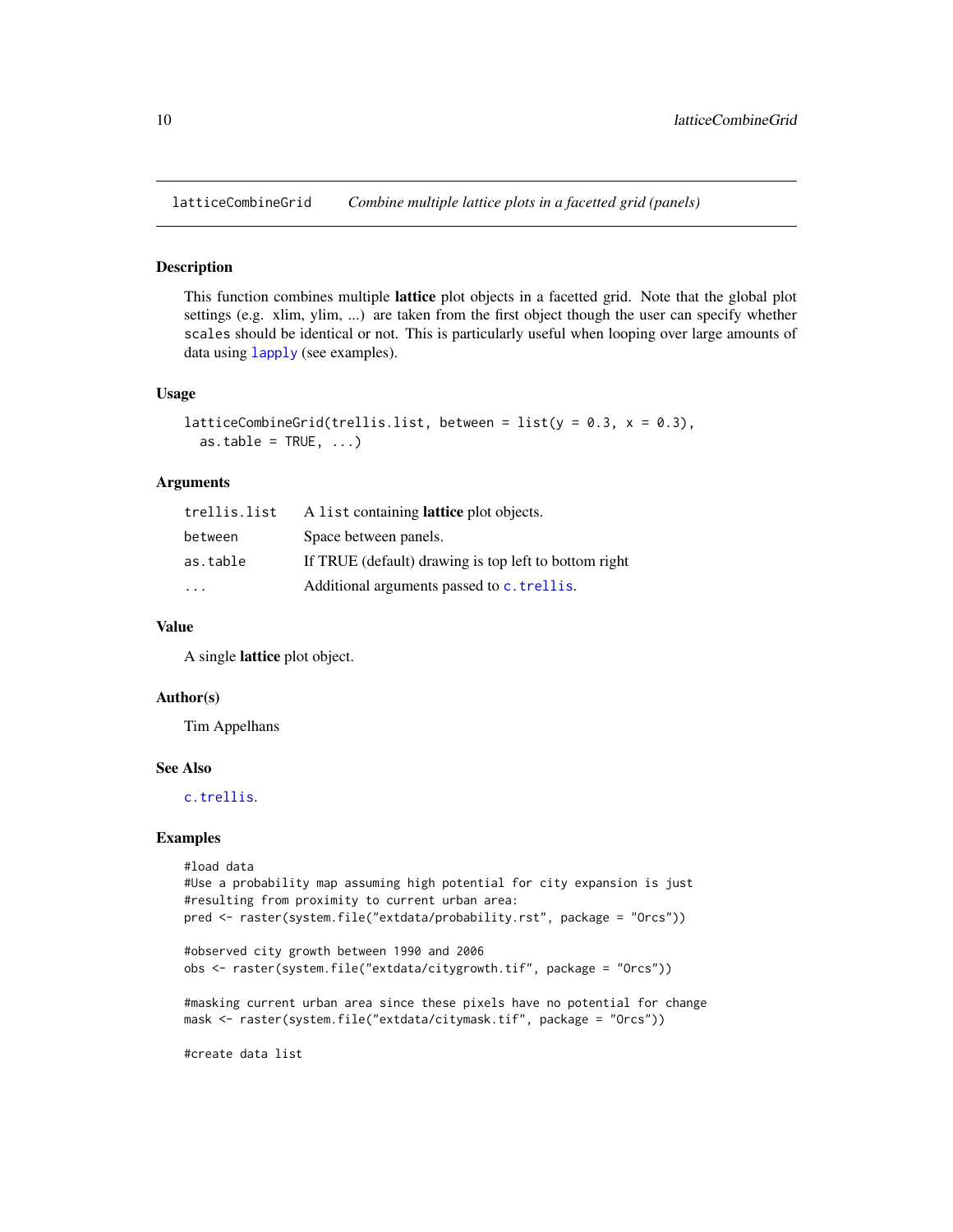```
dat <- list(pred, obs, mask)
#create list of lattice plots
plist <- lapply(seq(dat), function(i) {
  spplot(dat[[i]], scales = list(draw = TRUE))
})
#draw individually
plist[[1]]
plist[[2]]
plist[[3]]
#combine to grid, using c(1, 3) layout
p <- latticeCombineGrid(plist, layout = c(1, 3))
print(p)
```
latticeCombineLayer *Combine multiple lattice plots layerwise*

#### Description

This function combines multiple **lattice** plot objects drawing each as a layer on top of the previous plots. Note that the global plot settings (e.g. xlim, ylim, ...) are taken from the first object. This is particularly useful when looping over large amounts of data using [lapply](#page-0-0) (see examples).

#### Usage

```
latticeCombineLayer(trellis.list, ...)
```
#### Arguments

trellis.list A list containing lattice plot objects. ... Additional arguments passed to [as.layer](#page-0-0).

#### Value

A single lattice plot object.

#### Author(s)

Tim Appelhans

#### See Also

[as.layer](#page-0-0).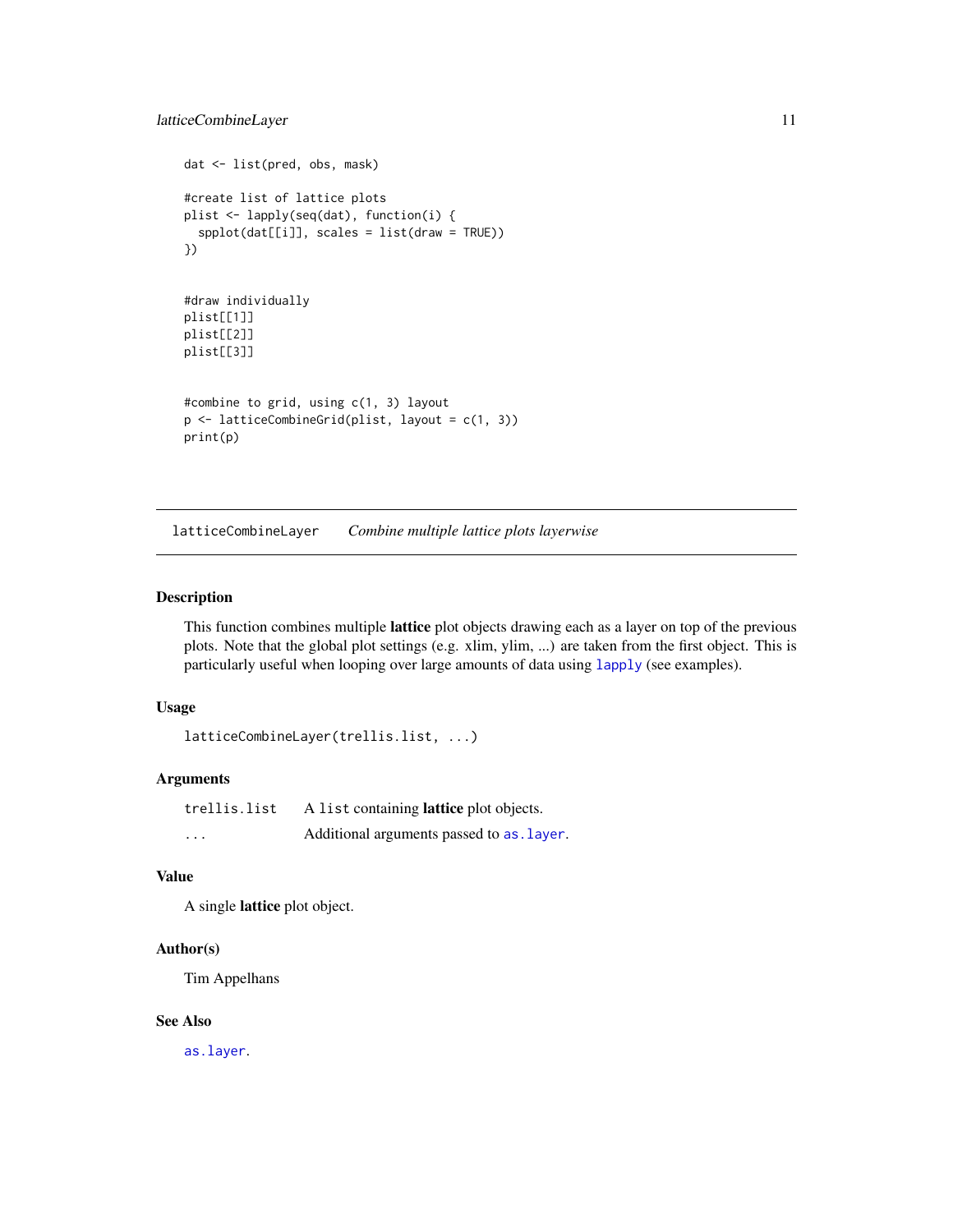#### <span id="page-11-0"></span>Examples

```
library(latticeExtra)
dat <- list(1:10,
               10:1,
               3:7,
               7:3)
plist <- lapply(seq(dat), function(i) {
 tmp \leftarrow \text{xyplot}(\text{dat}[\texttt{[i]}] \sim \text{seq}(\text{dat}[\texttt{[i]}]),type = "l", col = i)})
p <- latticeCombineLayer(plist)
print(p)
```
lineEnding *Convert between DOS and UNIX line endings*

#### Description

This function converts between DOS and UNIX style line endings by envoking unix2dos (or dos2unix) upon a text file (see also system("unix2dos --help")). Note that 'unix2dos' must be installed on your local system, see Source.

#### Usage

```
lineEnding(infile, pattern = NULL, outfile = NULL, to = c("dos",
  "unix"), \dots)
```
#### Arguments

| infile    | Input filename $(s)$ .                                                                       |
|-----------|----------------------------------------------------------------------------------------------|
| pattern   | See list. files. This will be ignored if 'infile' is specified.                              |
| outfile   | Output filename. If not supplied, 'infile' will be overwritten.                              |
| to        | Either 'dos' or 'unix'.                                                                      |
| $\ddotsc$ | Additional arguments passed to list, files, only applicable if 'infile' is not<br>specified. |

#### Author(s)

Florian Detsch

#### Source

[Dos2Unix/Unix2Dos Text file format converters](https://waterlan.home.xs4all.nl/dos2unix.html)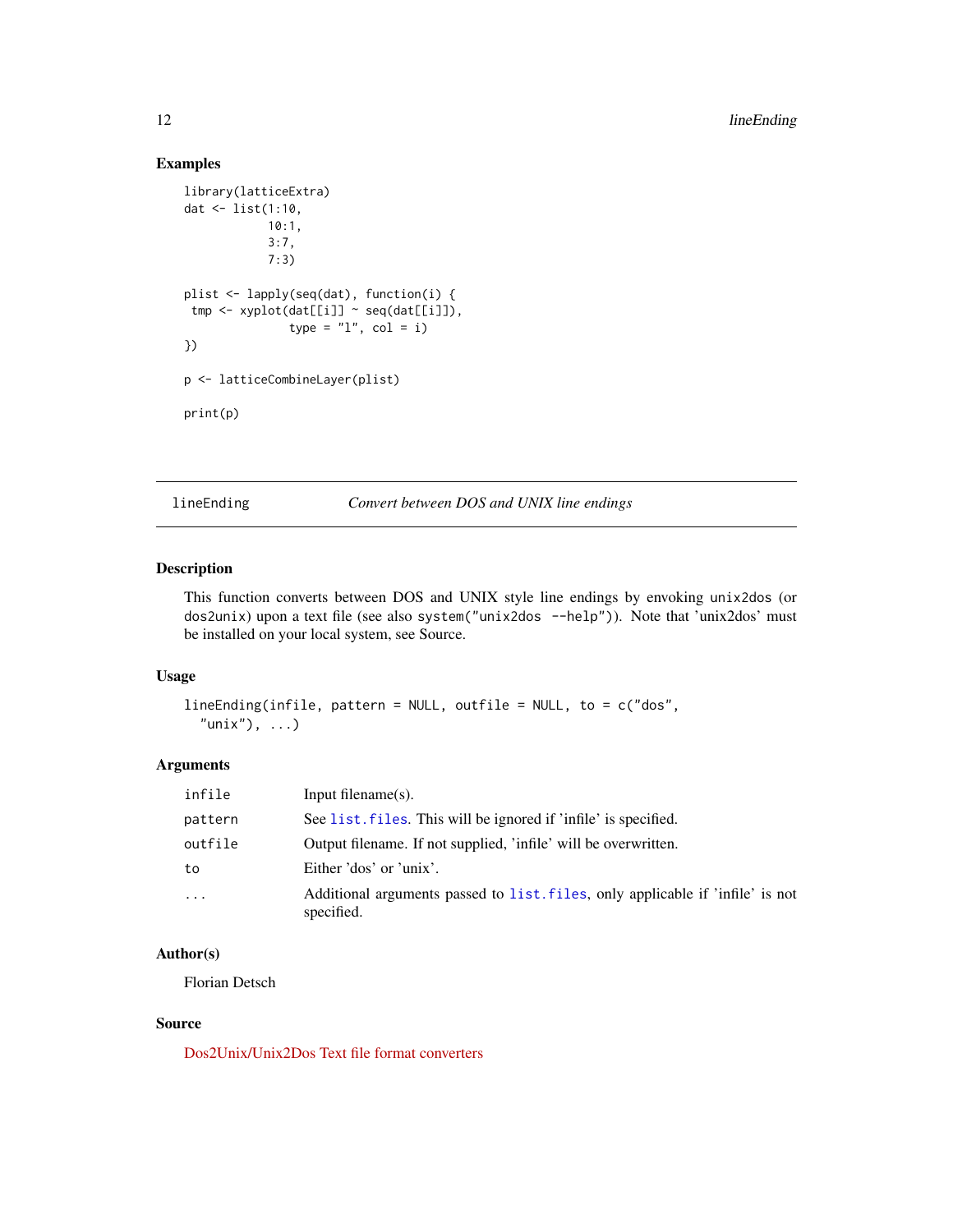#### <span id="page-12-0"></span> $list2df$  13

#### See Also

[list.files](#page-0-0), [system](#page-0-0)

#### Examples

```
## input file
infile <- paste(system.file(package = "Orcs"), "DESCRIPTION", sep = "/")
## convert to dos line endings and write to output file
ofl = file.path(tempdir(), "DESCRIPTION4wd")
lineEnding(infile, outfile = ofl, to = "dos")
```
list2df *Create* data.frame *from* list

#### Description

Create a data.frame from a list directly, *i.e.* without being required to explicitly call [rbind](#page-0-0) first.

#### Usage

 $list2df(x, bind = c("rows", "cols"), ...)$ 

#### Arguments

| X        | A list object.                                                                                             |
|----------|------------------------------------------------------------------------------------------------------------|
| bind     | Binding direction. Available options are "rows" (default) and "cols" for rbind<br>and chind, respectively. |
| $\cdots$ | Additional arguments passed to data. frame.                                                                |

#### Value

A data.frame object.

#### See Also

[data.frame](#page-0-0), [rbind](#page-0-0), [cbind](#page-0-0).

```
lst <- list(letters[1:3], letters[4:6], letters[7:9])
do.call("rbind", lst) # results in matrix
list2df(lst) # results in data.frame created using rbind()
list2df(lst, bind = "cols") # same for cbind()
```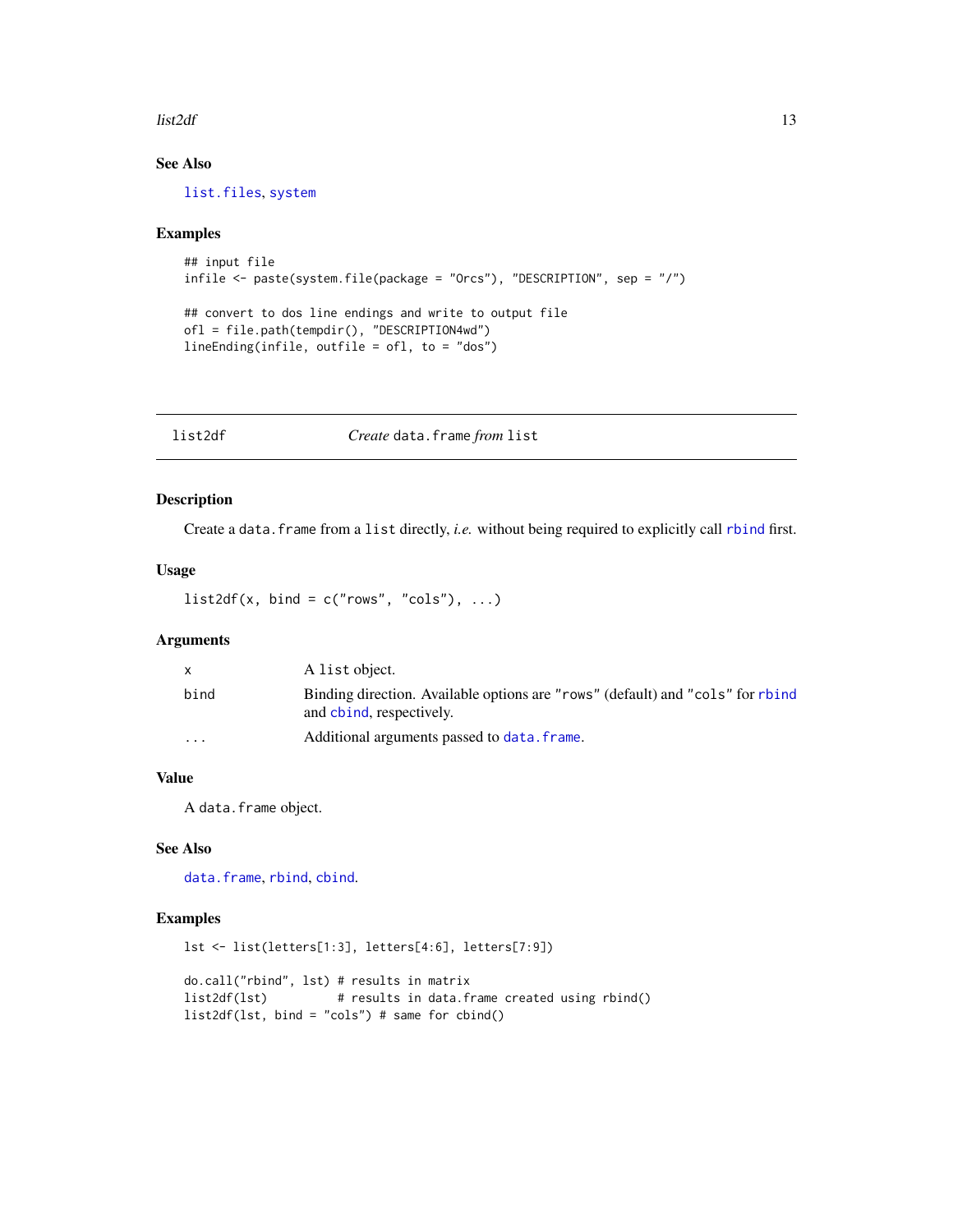<span id="page-13-0"></span>

This function comprises multiple steps required to install and load a package directly from GitHub.

#### Usage

```
loadFromGit(repo = "fdetsch/Orcs", ...)
```
#### Arguments

| repo    | Repository address as character, defaults to "fdetsch/Orcs". |
|---------|--------------------------------------------------------------|
| $\cdot$ | Additional arguments passed to install_github.               |

#### Author(s)

Florian Detsch

#### See Also

[install\\_github](#page-0-0)

#### Examples

```
## Not run:
## install 'Orcs' development version from GitHub
loadFromGit("fdetsch/Orcs", ref = "develop")
```
## End(Not run)

loadPkgs *Load multiple packages*

#### Description

Load and attach multiple packages at once.

#### Usage

loadPkgs(pkgs, ...)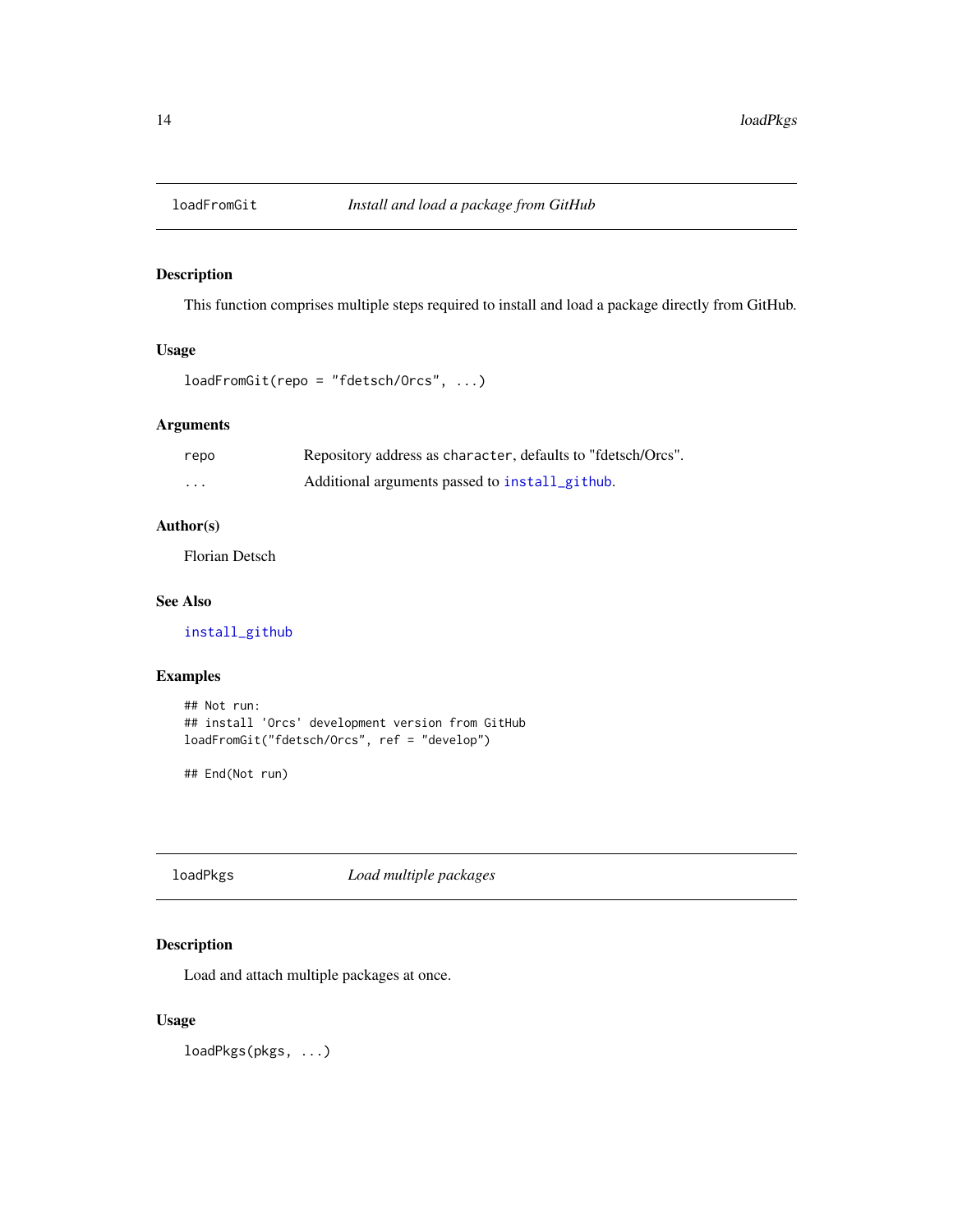#### <span id="page-14-0"></span>meanDifference 15

#### Arguments

| pkgs    | Packages to load as character.                                                               |
|---------|----------------------------------------------------------------------------------------------|
| $\cdot$ | Additional arguments passed to library, except for 'character.only' which is<br>set to TRUE. |

#### Note

Package startup messages are automatically disabled.

#### Author(s)

Florian Detsch

#### See Also

[library](#page-0-0).

#### Examples

loadPkgs(c("raster", "rgdal"))

meanDifference *Calculate mean difference between two datasets*

#### Description

Calculate the mean difference between two datasets as suggested by Wang *et al.* (2012).

#### Usage

```
## S4 method for signature 'RasterLayer'
meanDifference(x, y)
## S4 method for signature 'numeric'
meanDifference(x, y)
```
### Arguments

x, y Objects of class RasterLayer or numeric.

#### Value

The mean difference between the two inputs either as RasterLayer or numeric.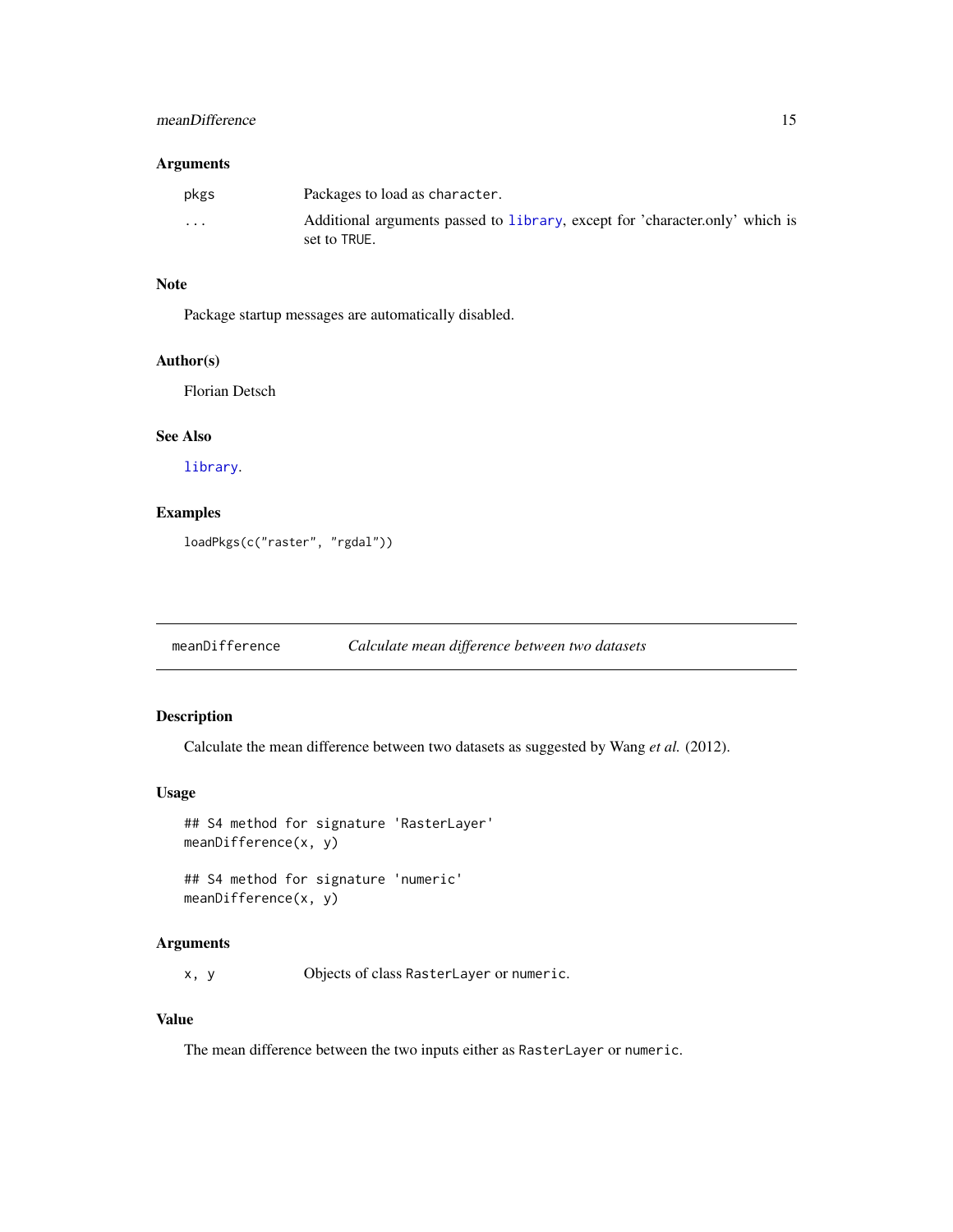#### Source

Wang *et al.* (2012) Impact of sensor degradation on the MODIS NDVI time series. Remote Sensing of Environment 119, 55-61, doi[:10.1016/j.rse.2011.12.001.](https://doi.org/10.1016/j.rse.2011.12.001)

Detsch *et al.* (2016) A Comparative Study of Cross-Product NDVI Dynamics in the Kilimanjaro Region - A Matter of Sensor, Degradation Calibration, and Significance. Remote Sensing 8(2), 159, doi[:10.3390/rs8020159.](http://dx.doi.org/10.3390/rs8020159)

#### Examples

```
x \le -1:10y \le -2:11meanDifference(x, y)
```
<span id="page-15-1"></span>merge *Merge Objects Stored in a List*

#### Description

Complementing existing merge methods, e.g. [merge](#page-15-1) for Raster\* objects, which typically work with one or two inputs only, this function accepts a list of objects that are to be merged together.

#### Usage

## S4 method for signature 'list,missing' merge(x, by = 1L, all = TRUE,  $\dots$ )

#### Arguments

| x.      | A list of objects of the same type (e.g. Raster* or data. frame).                                                                                                                                   |
|---------|-----------------------------------------------------------------------------------------------------------------------------------------------------------------------------------------------------|
| by. all | See merge. data. frame. Ignored if data stored in 'x' is not of class data. frame.                                                                                                                  |
| .       | Additional arguments passed to the underlying merge method (e.g. arguments<br>compatible with merge and write Raster for Raster * input). Ignored if data<br>stored in 'x' is of class data. frame. |

#### Value

A merged object (e.g. a new Raster\* object with a larger spatial extent).

#### Author(s)

Florian Detsch

#### See Also

[merge.data.frame](#page-0-0), [do.call](#page-0-0), [Reduce](#page-0-0).

<span id="page-15-0"></span>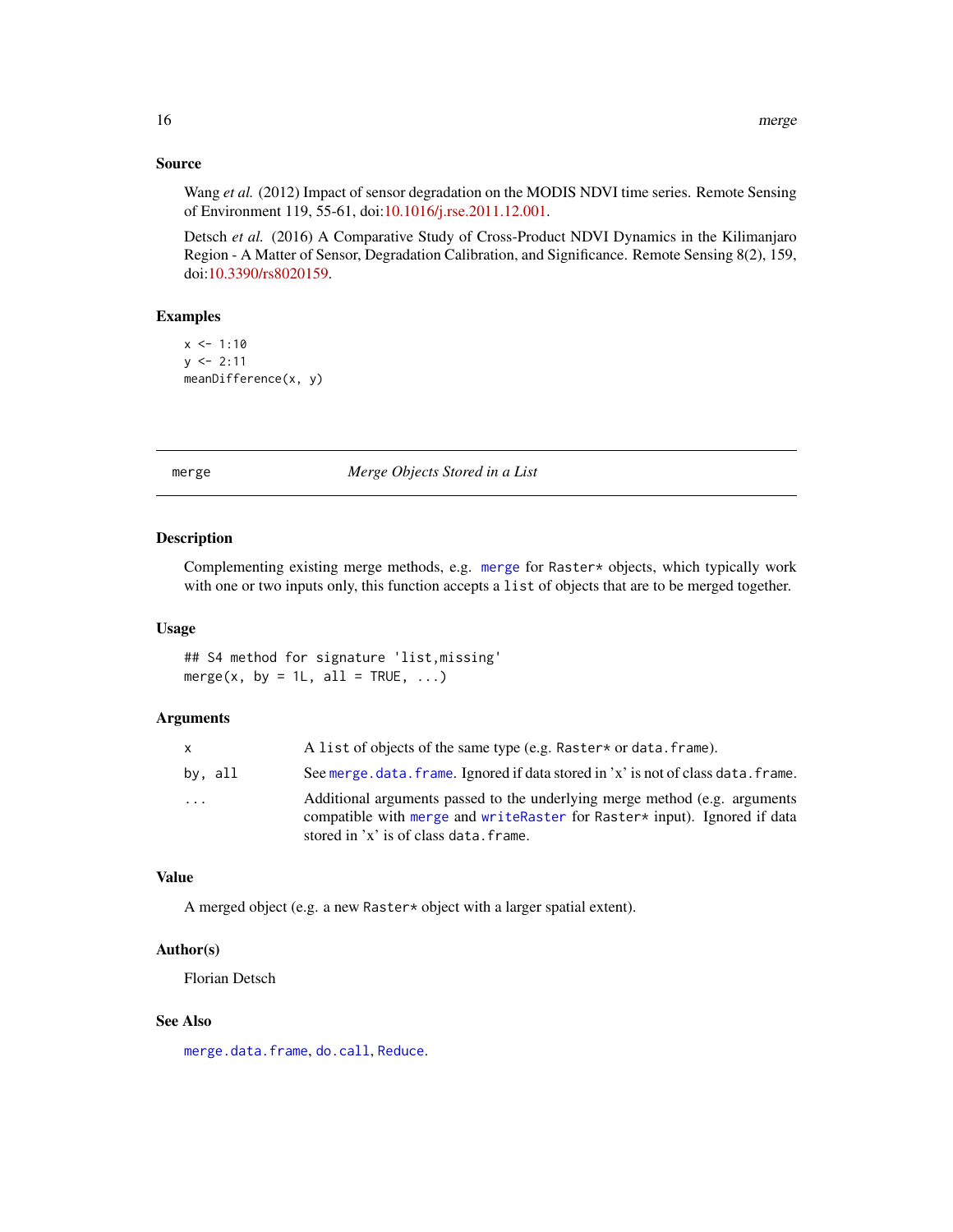#### <span id="page-16-0"></span>multiKnit 17

#### Examples

```
## Raster* input
dms = list.files(system.file("extdata", package = "Orcs")
                 , pattern = "ASTGTM2.*dem.tif$", full.names = TRUE)
dms = lapply(dms, raster)
dem = merge(dms, tolerance = 1e4)
plot(dem)
## data.frame input
mrg = merge(list(iris, iris, iris)
            , by = c("Species", "Sepal.Length", "Petal.Width"))
head(mrg)
```
multiKnit *Convert multiple R Markdown files to ordinary Markdown*

#### Description

This function is a convenient wrapper around [knit](#page-0-0) as it automatically converts multiple R Markdown files (.Rmd) located in a specified folder (and, optionally, matching a particular pattern) to standard Markdown (.md).

#### Usage

```
multiKnit(path_in = ".", path_out = path_in, pattern = "*. Rmd$", ...)
```
#### Arguments

| path_in  | Input file path as character, defaults to the current working directory. |
|----------|--------------------------------------------------------------------------|
| path_out | Output file path as character, defaults to 'path_in'.                    |
| pattern  | Passed to list. files, defaults to "*. Rmd\$".                           |
| $\cdots$ | Additional arguments passed to knit.                                     |

#### Value

Output filenames as character.

#### Author(s)

Florian Detsch

#### See Also

[knit](#page-0-0)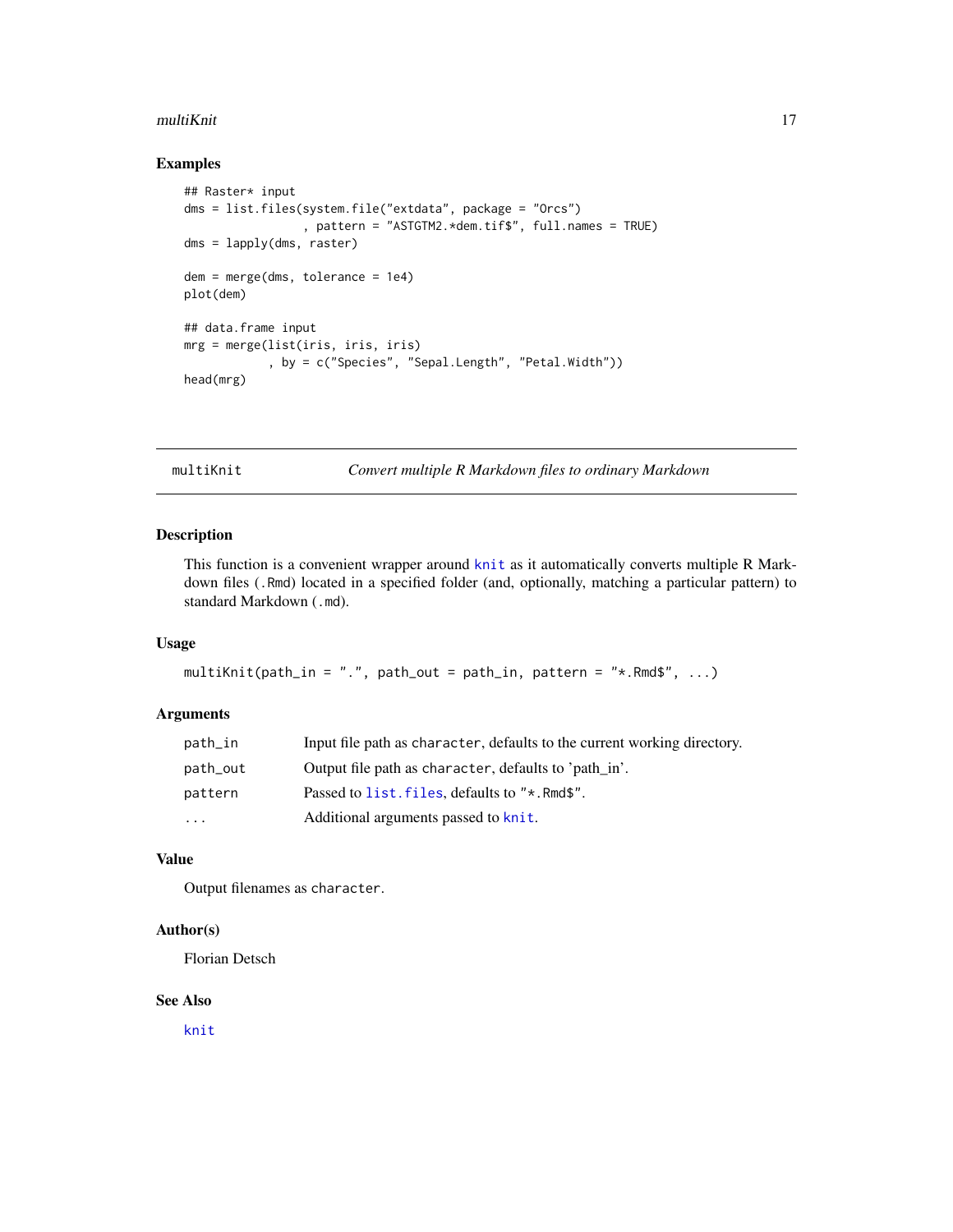<span id="page-17-0"></span>

This is a wrapper function around Orcs:::calcOffsetGridText and grid-based text drawing functions (currently including [grid.text](#page-0-0) and [grid.stext](#page-25-1)) that automatically adds offset text annotations to a 'trellis' plot.

#### Usage

```
offsetGridText(x, y = NULL, labels, xlim = NULL, ylim = NULL,
 pos = NULL, stext = FALSE, offset = 0.02, ...)
```
#### Arguments

| x          | A numeric vector containing x coordinates, or a 2-column matrix containing x<br>and y coordinates.                                                                            |
|------------|-------------------------------------------------------------------------------------------------------------------------------------------------------------------------------|
| y          | A numeric vector containing y coordinates, or NULL if 'x' is a two-column<br>matrix.                                                                                          |
| labels     | The text to be written as character.                                                                                                                                          |
| xlim, ylim | X and Y-axis limits $(c(\text{min}, \text{max}))$ of the current plot. If not supplied, limits<br>are automatically calculated from supplied x and y coordinates.             |
| pos        | Text position specifier(s) as integer used by text. If not supplied, optimal<br>text positions will be determined with respect to neighboring locations using<br>thigmophobe. |
| stext      | logical, defaults to FALSE. If TRUE, shadow text will be drawn around 'labels'.                                                                                               |
| offset     | A numeric offset in normalized parent coordinates ("npc", see unit).                                                                                                          |
| $\cdot$    | Additional arguments passed to the respective <b>grid</b> text drawing function (de-<br>pends on 'stext').                                                                    |

#### Author(s)

Florian Detsch

#### See Also

[grid.text](#page-0-0), [grid.stext](#page-25-1), [thigmophobe](#page-0-0), Orcs::calcOffsetGridText.

```
stopifnot(
  require(sf)
  , require(latticeExtra)
  , require(grid)
\overline{\phantom{a}}
```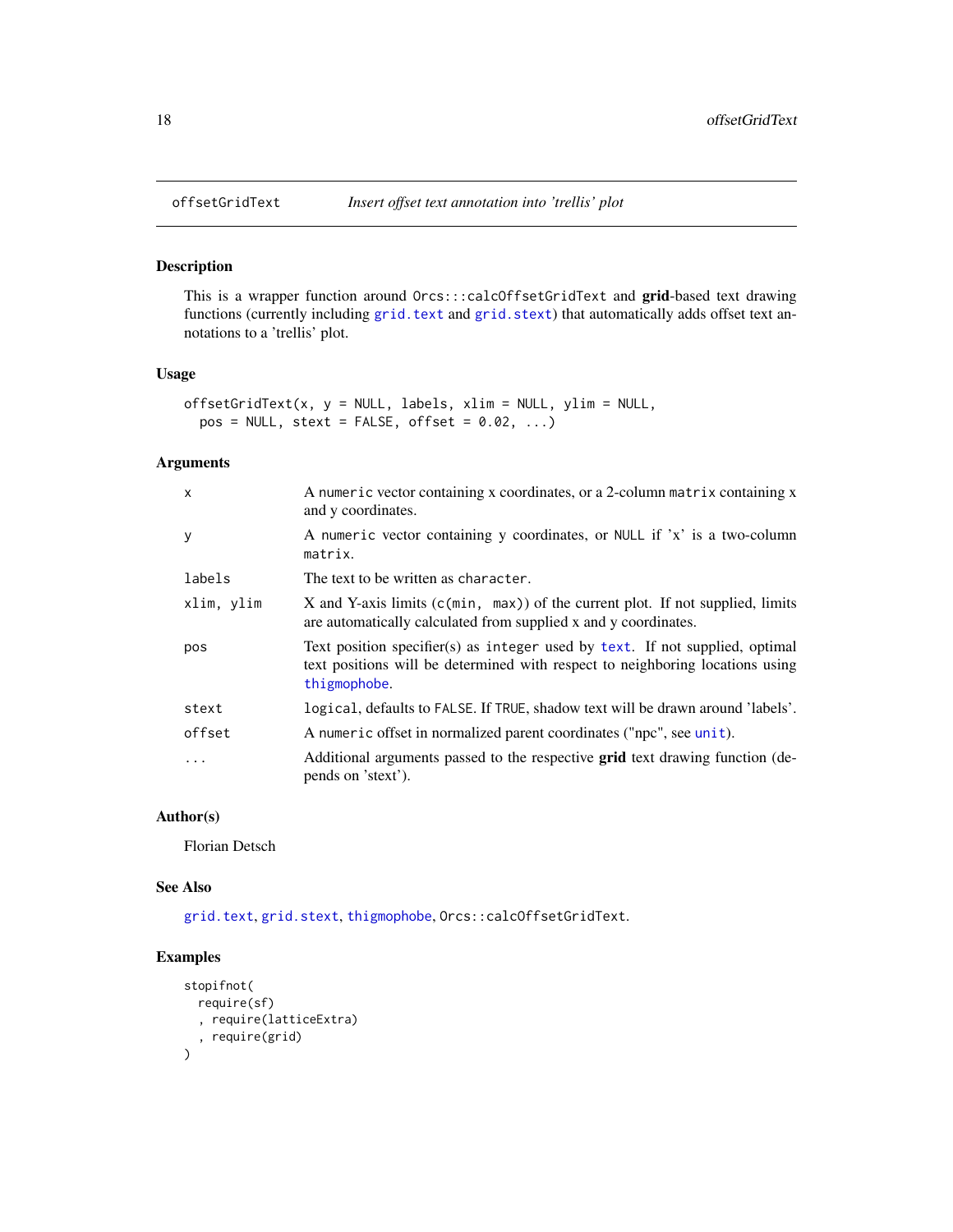#### <span id="page-18-0"></span>OrcsCppFun 19

```
# kilimanjaro peaks
peaks = data.frame(Peak = c("Kibo", "Mawenzi", "Shira")
                   , Lon = c(37.359031, 37.455061, 37.210408)
                   , Lat = c(-3.065053, -3.095436, -3.038222))
coordinates(peaks) = \sim Lon + Lat
proj4string(peaks) = "+init=epsg:4326"
# visualization
xlim_kili <- c(37.15, 37.55)
ylim_kili <- c(-3.25, -2.9)
p = spplot(KiLi[[1]], col.regions = "transparent", colorkey = FALSE,
           xlim = xlim_kili, ylim = ylim_kili,
           scales = list(draw = TRUE, y = list(root = 90)),
           sp.layout = rgb2splayout(Kili, quantiles = c(0, 1), alpha = .8)) +layer(sp.points(peaks, cex = 1.5, pch = 20, col = "black"))
print(p)
downViewport(trellis.vpname(name = "figure"))
offsetGridText(x = coordinates(peaks), labels = peaks$Peak,
               xlim = xlim_kili, ylim = ylim_kili, stext = TRUE, offset = .02,
               gp = gpar(fontsize = 16)
```

| OrcsCppFun | Dimensions of a data.frame |
|------------|----------------------------|
|            |                            |

#### Description

Similar to base-R [nrow](#page-0-0), [ncol](#page-0-0) and [dim](#page-0-0), this set of functions let's you retrieve the number of rows and columns of a data.frame.

#### Usage

nrowC(x) ncolC(x) dimC(x)

#### Arguments

x A data.frame.

#### Value

dimC returns an 'integer' vector of length 2 (number of rows and columns); nrowC (or ncolC) returns the number of rows (or columns) as a single 'integer'.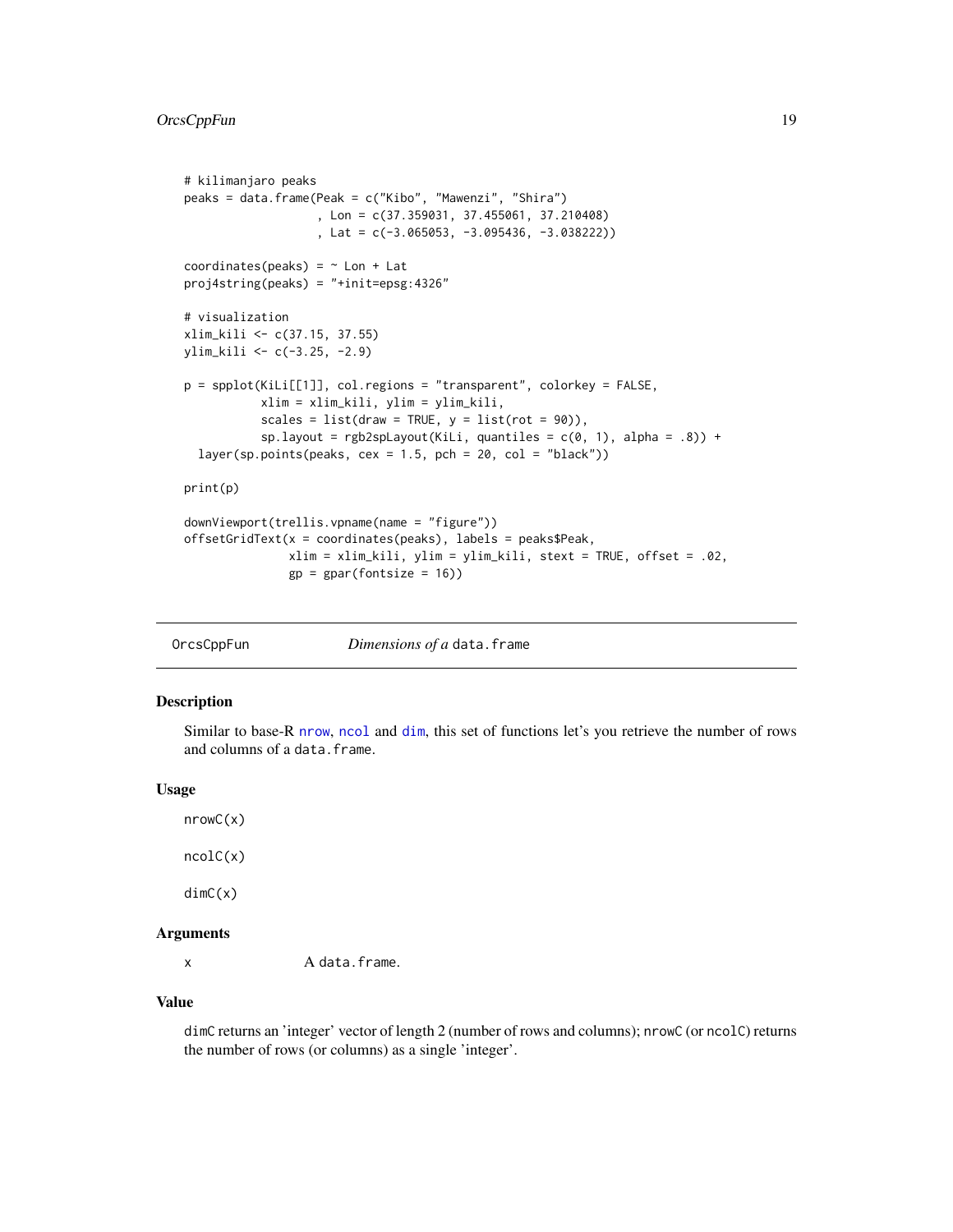#### Functions

- nrowC:
- ncolC:
- dimC:

#### Author(s)

Florian Detsch

#### See Also

[nrow](#page-0-0), [ncol](#page-0-0), [dim](#page-0-0).

#### Examples

dat <- data.frame(a = 1:4, b = 2:5, c = 3:6)

nrowC(dat)

#### par7zip *Parallelized 7-zip compression*

#### Description

By calling the Unix terminal or Windows command prompt, this function performs parallelized 7-zip compression of selected files based on the built-in parallel package.

#### Usage

```
par7zip(outfile, nodes = 1L, ...)
```
#### Arguments

| outfile | Target file for compression as character. A file extension compatible with 7-<br>zip needs to be included, see Supported formats. If missing, this defaults to the<br>found input file names with a .7z extension attached. |
|---------|-----------------------------------------------------------------------------------------------------------------------------------------------------------------------------------------------------------------------------|
| nodes   | Number of cores to use for parallelization as integer, defaults to 1.                                                                                                                                                       |
| $\cdot$ | Additional arguments passed to list. files.                                                                                                                                                                                 |

#### Value

Output filename(s) as character.

<span id="page-19-0"></span>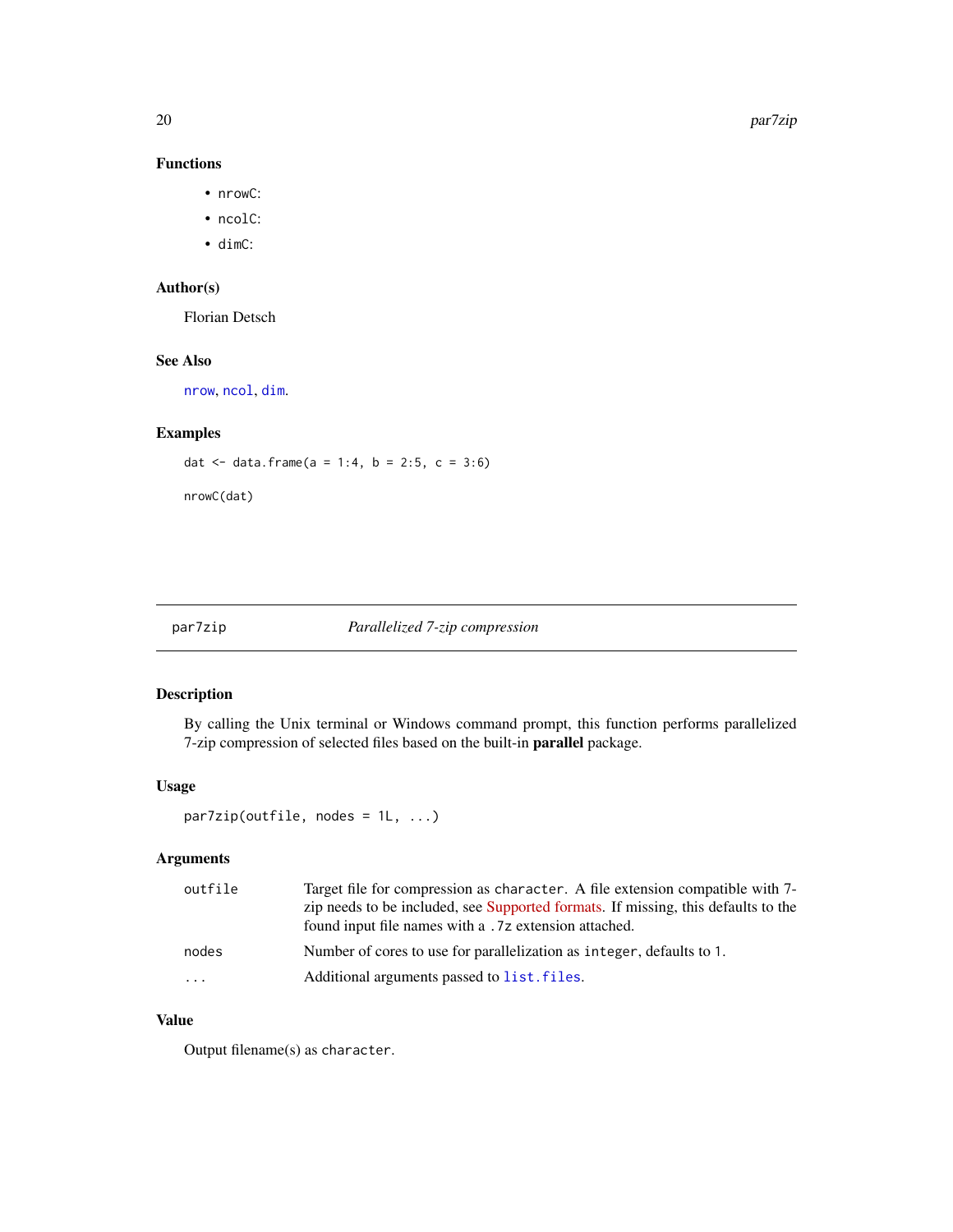#### <span id="page-20-0"></span>pureBasename 21

#### Author(s)

Florian Detsch

#### See Also

[list.files](#page-0-0), [system](#page-0-0)

pureBasename *Return file name without extension*

#### Description

As opposed to [basename](#page-0-0), this function returns the pure basename of one or multiple file names, i.e. without extension.

#### Usage

pureBasename(path, slash = FALSE)

#### Arguments

| path  | File name(s) as character.                                                      |
|-------|---------------------------------------------------------------------------------|
| slash | A logical determining whether to add a leading slash ("/") to the returned file |
|       | name.                                                                           |

#### Value

File name(s) without extension as character.

#### Author(s)

Florian Detsch

#### See Also

[basename](#page-0-0), [file\\_path\\_sans\\_ext](#page-0-0).

```
fls <- system.file("external/rlogo.grd", package = "raster")
pureBasename(fls)
pureBasename(fls, slash = TRUE)
```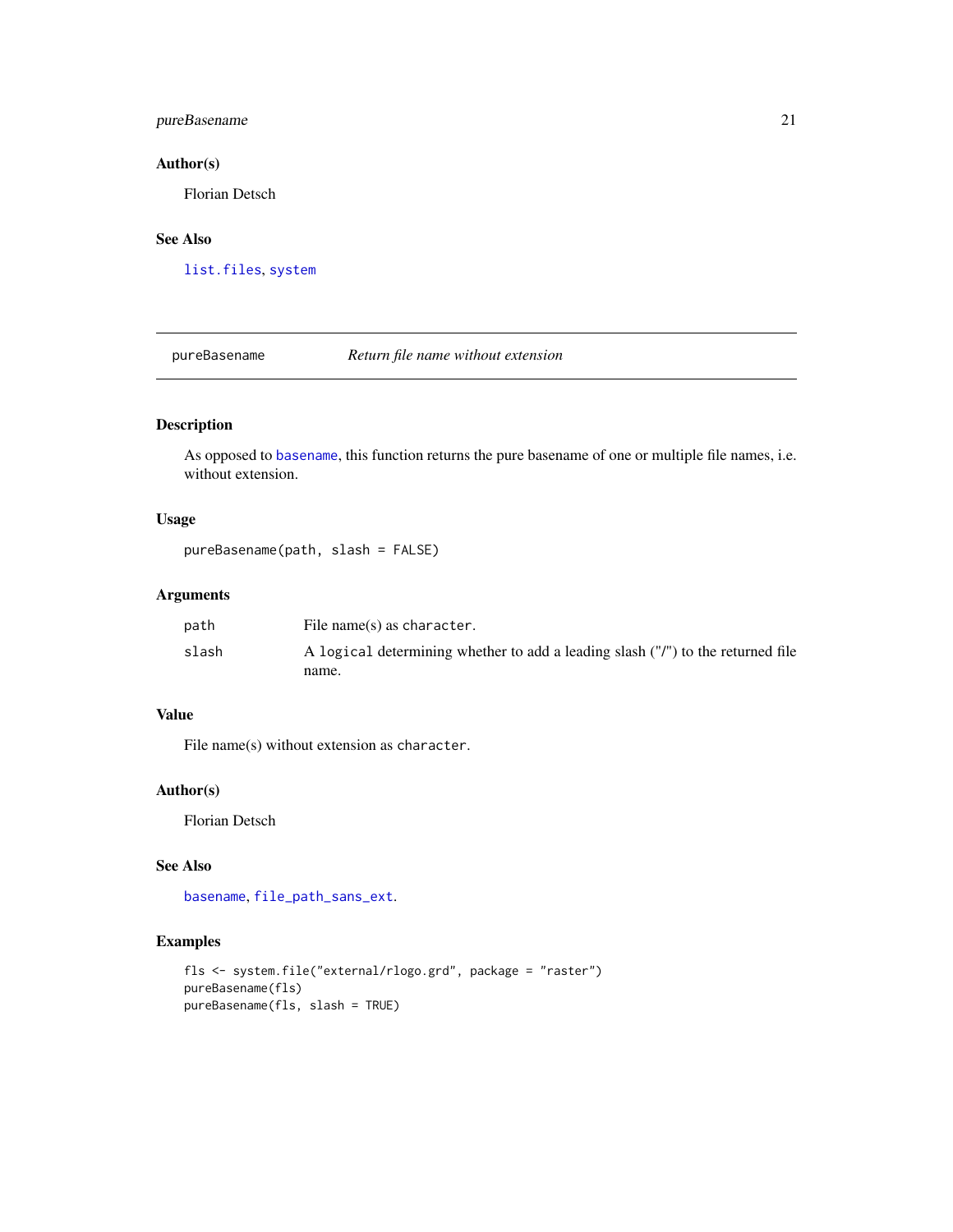<span id="page-21-0"></span>

Retrieve the *p*-value associated with a univariate linear regression.

#### Usage

pvalue(mod)

#### Arguments

mod An object of class lm.

#### Value

A numeric *p*-value.

#### Source

[retrieving p-values in lm](https://stat.ethz.ch/pipermail/r-help/2005-December/084308.html) on R-help mailing list (last accessed 2018-06-02).

#### See Also

[lm](#page-0-0).

#### Examples

```
## taken from ?lm
ctl <- c(4.17,5.58,5.18,6.11,4.50,4.61,5.17,4.53,5.33,5.14)
trt <- c(4.81,4.17,4.41,3.59,5.87,3.83,6.03,4.89,4.32,4.69)
group <- gl(2, 10, 20, labels = c("Ctl","Trt"))
weight <- c(ctl, trt)
lm.D9 \leftarrow lm(weight \sim group)
```
pvalue(lm.D9)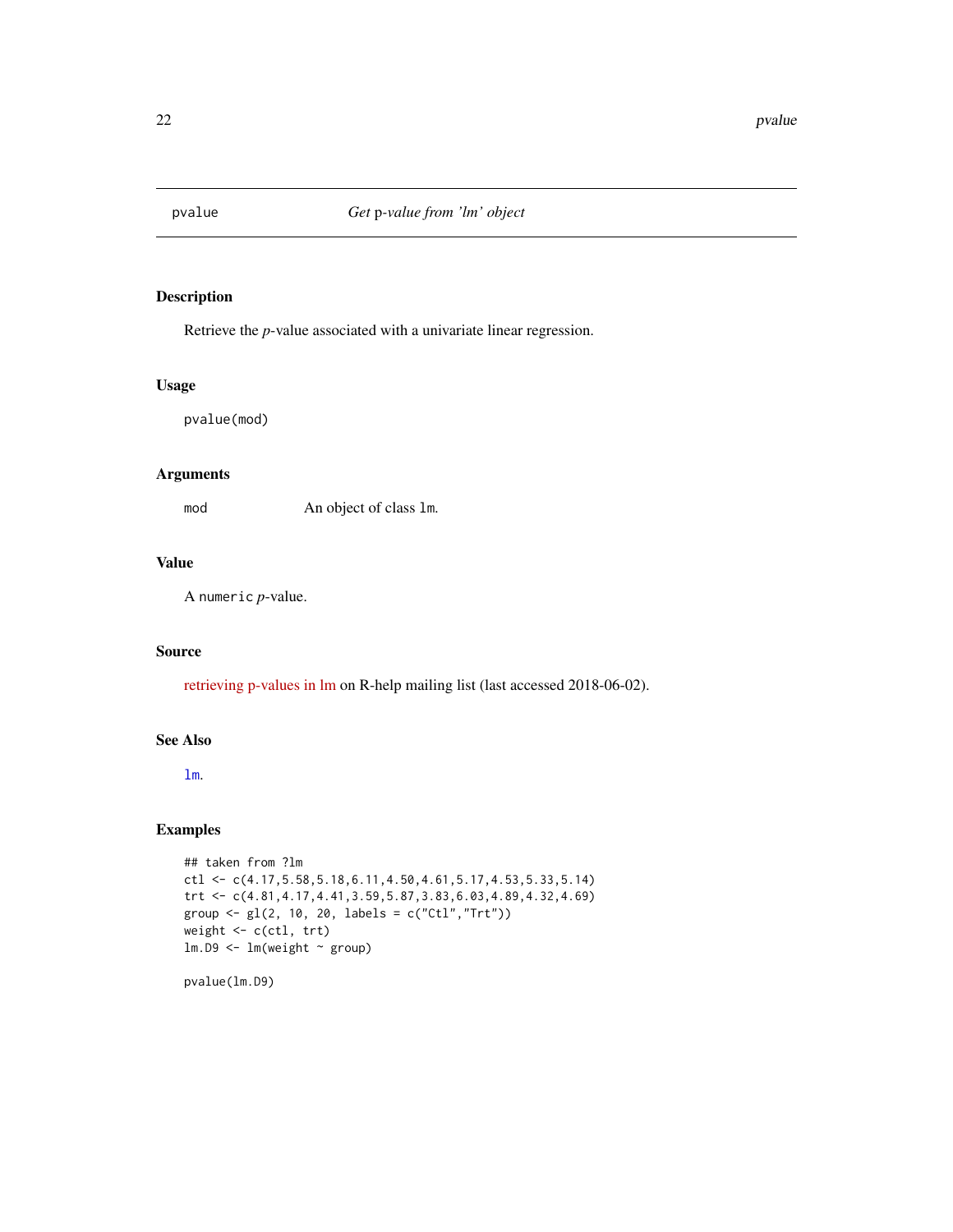<span id="page-22-0"></span>

This function takes a red-green-blue Raster\* object and produces a list with color information that can be passed on to the 'sp.layout' argument from [spplot](#page-0-0).

#### Usage

```
rgb2spLayout(x, quantiles = c(0.02, 0.98), alpha = 1)
```
#### Arguments

|           | A 3-layered Raster* object.                          |
|-----------|------------------------------------------------------|
| quantiles | Upper and lower quantiles used for color stretching. |
| alpha     | Level of transparency.                               |

#### Author(s)

Tim Appelhans, Florian Detsch

#### See Also

[plotRGB](#page-0-0)

```
library(raster)
library(sp)
b <- brick(system.file("external/rlogo.grd", package="raster"))
## using plotRGB
plotRGB(b)
## convert brick to list
lout <- rgb2spLayout(b)
lout_alph <- rgb2splayout(b, alpha = 0.5)## create random spatial points for plotting
df \le data.frame(dat = rnorm(100, 2, 1),
                 x = rnorm(100, 50, 20),
                 y = rnorm(100, 50, 25))
coordinates(df) <- ~x+y
## plot spatial points with rgb background
spplot(df, sp.layout = lout)
spplot(df, sp.layout = lout_alph)
```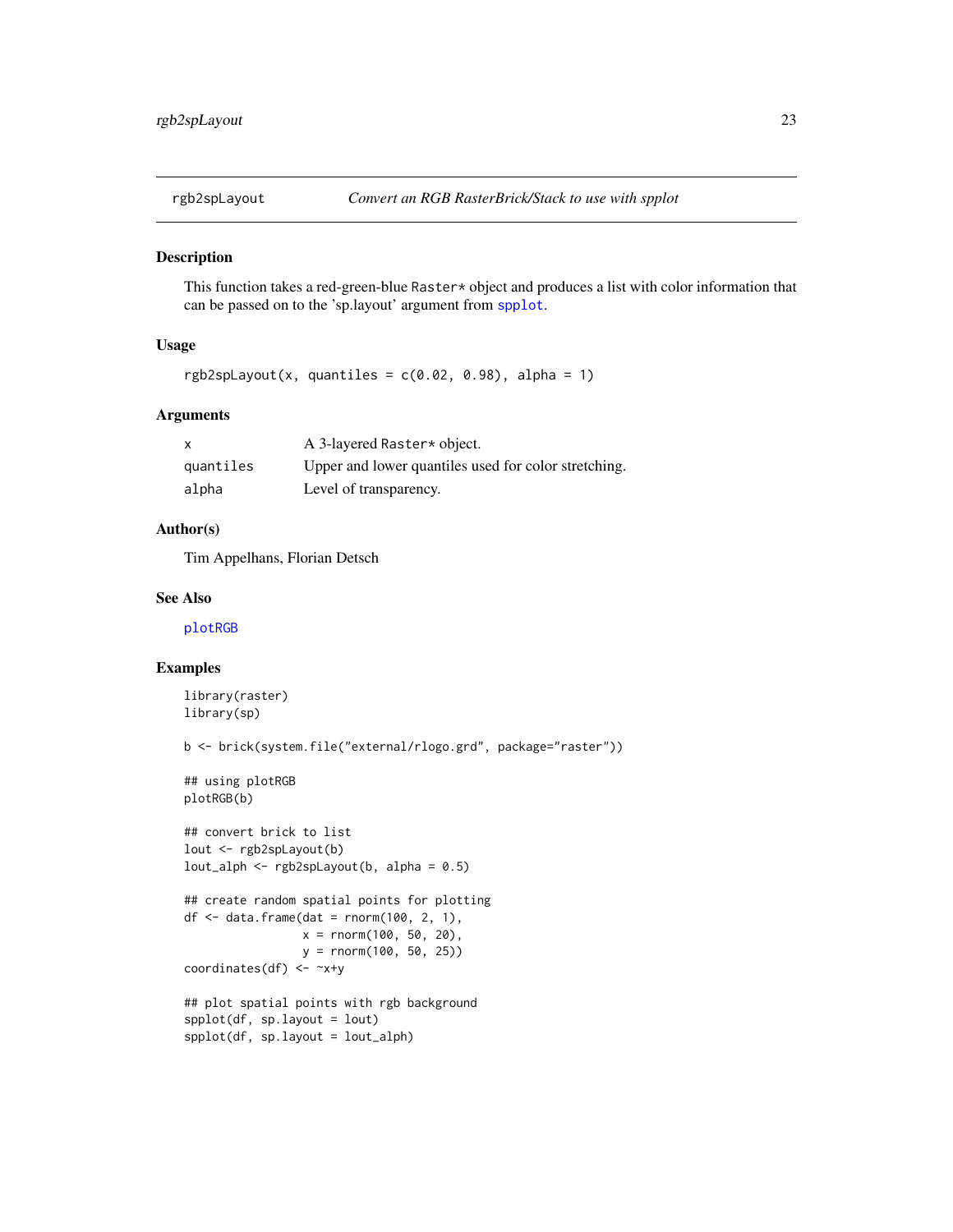<span id="page-23-0"></span>

Automatically detect and remove columns from a data. frame based on duplicated headers.

#### Usage

```
rmDuplCols(x, keep_first = TRUE, ...)
```
#### Arguments

| X          | Input data.frame.                                                                                                     |
|------------|-----------------------------------------------------------------------------------------------------------------------|
| keep_first | A logical determining whether the first column of an otherwise duplicated<br>header should be kept, defaults to TRUE. |
| $\cdots$   | Currently not in use.                                                                                                 |

#### Value

Revised data.frame.

#### Author(s)

Florian Detsch

#### See Also

[duplicated](#page-0-0)

```
## sample data
set.seed(123)
dat <- data.frame(matrix(rnorm(28), nc = 7))
names(dat) <- c("Col1", "Col1", "Col1", "Col2", "Col3", "Col3", "Col4")
dat
rmDuplCols(dat)
rmDuplCols(dat, keep_first = FALSE)
```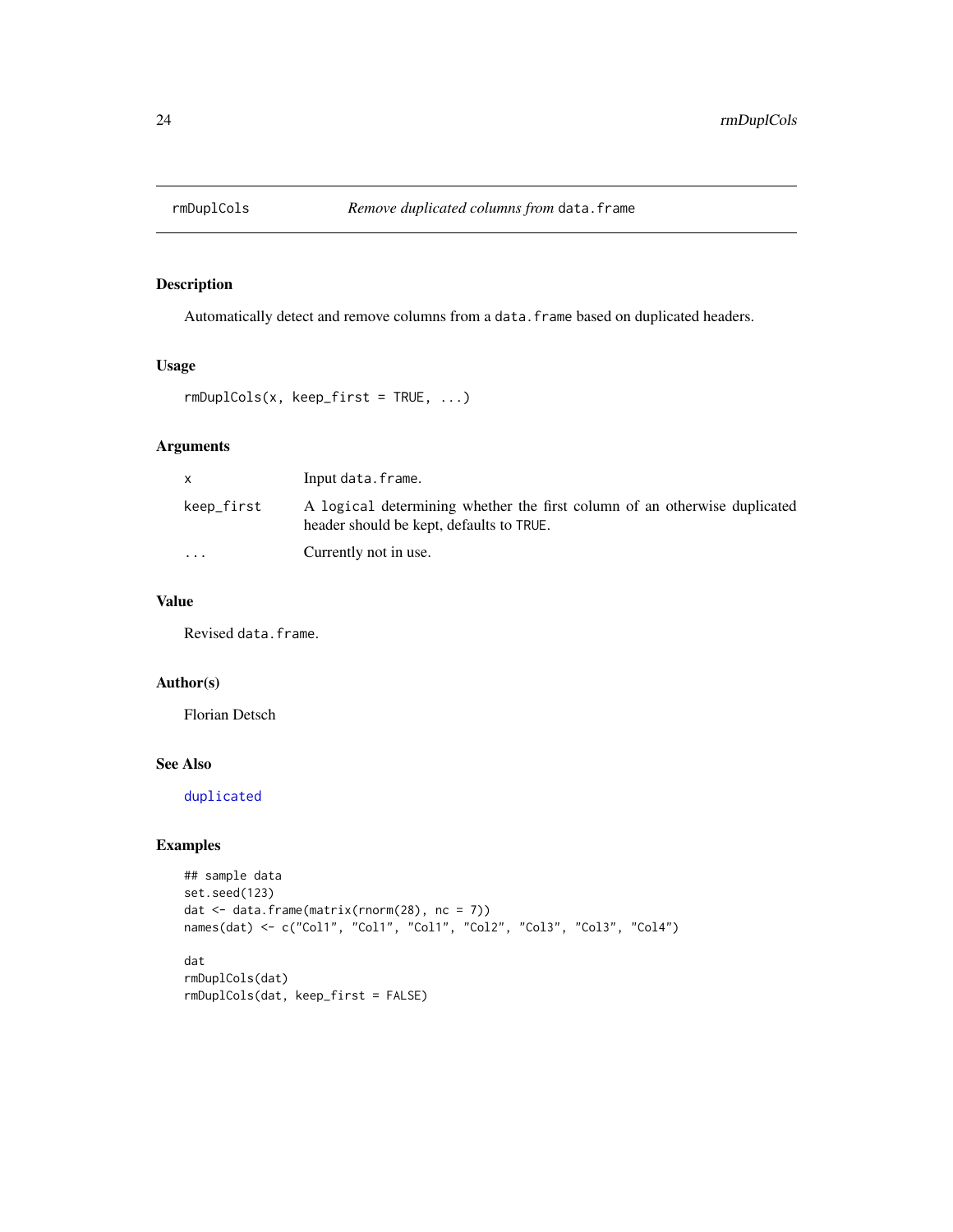<span id="page-24-0"></span>

Similar to [setwd](#page-0-0), this function sets the working directory to a user-defined path. Rather than supplying a single 'dir' argument, however, both an OS-sensitive path to the desired hard disk partition and, optionally, an extension of this file path are required.

#### Usage

```
setwdOS(lin = "/media/permanent/", win = "C:/", ext = NULL)
```
#### Arguments

| lin, win | Absolute file paths to the Linux and Windows partition as character.           |
|----------|--------------------------------------------------------------------------------|
| ext      | Optional file path extension as character that will be added to 'lin' or 'win' |
|          | after automatic OS determination.                                              |

#### Author(s)

Florian Detsch

#### See Also

[setwd](#page-0-0), [switch](#page-0-0)

#### Examples

```
## Not run:
# desired partition
setwdOS()
# including file path extension
```
setwdOS(ext = "kilimanjaro/nubiscope")

## End(Not run)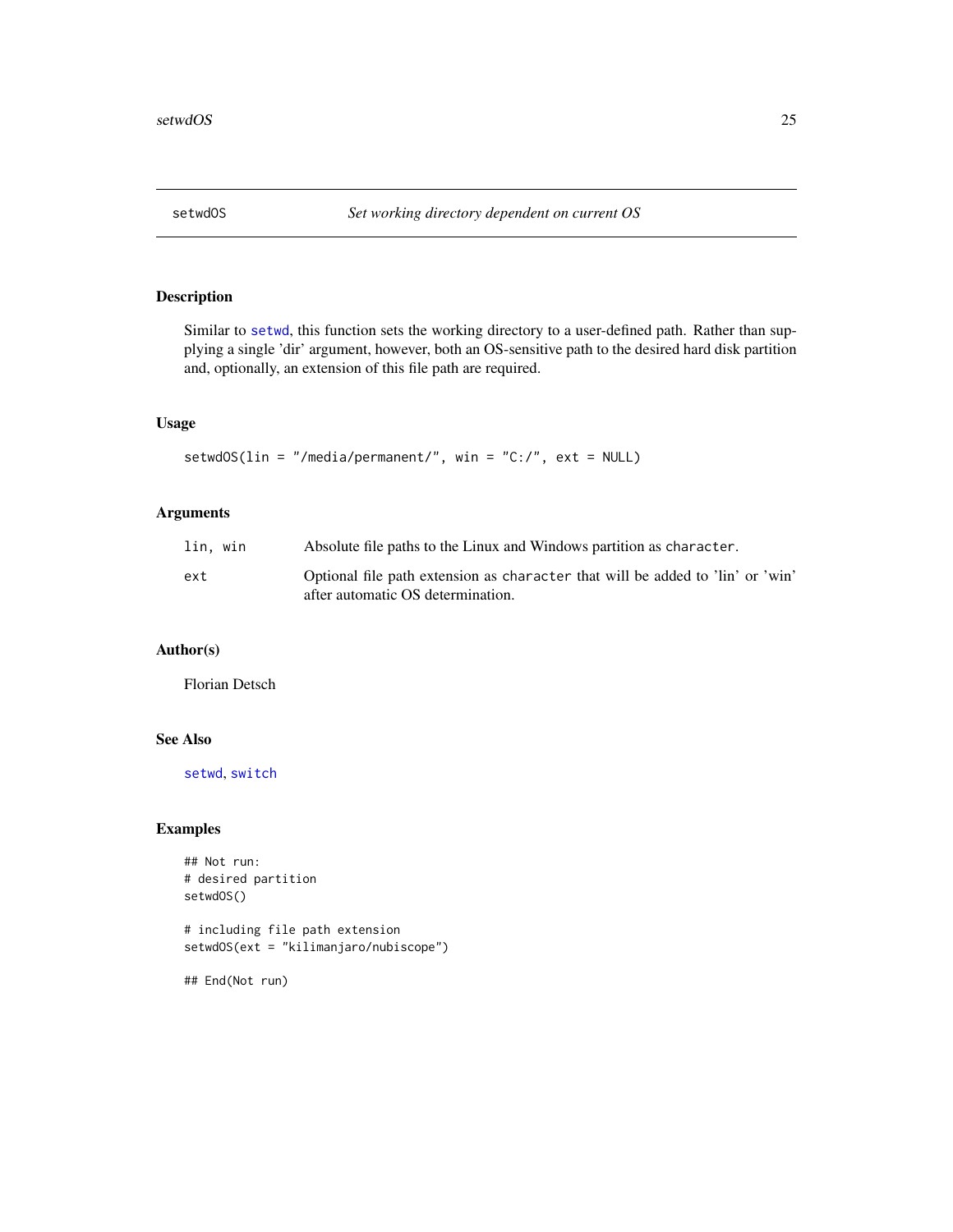<span id="page-25-1"></span><span id="page-25-0"></span>

Create and draw shadow text by wrapping a textual expression into a colored framing.

#### Usage

```
stextGrob(label, x = grid::unit(0.5, "npc"), y = grid::unit(0.5,"npc"), col = "white", fill = "black", r = 0.1,
 gp = grid::gpar(), vp = NULL, name = NULL, ...)
```
#### Arguments

| label        | A character or expression vector, see text Grob.                            |
|--------------|-----------------------------------------------------------------------------|
| x, y         | Horizontal and vertical text position as unit objects passed to grid. text. |
| col, fill    | Framing and fill color passed to gpar.                                      |
| r            | Blur radius of colored framing as numeric.                                  |
| name, gp, vp | Graphical parameters passed to gTree.                                       |
|              | Additional arguments passed to grid. text.                                  |
|              |                                                                             |

#### Value

A text grob created by [gTree](#page-0-0).

#### Author(s)

Baptiste Auguie, Florian Detsch

#### References

<https://rdrr.io/github/baptiste/gridplot/src/R/tmatrix.r> (accessed on 29 May 2018).

#### See Also

[grid.text](#page-0-0).

```
library(grid)
grid.newpage()
grid.rect(gp = gpar(fill = "grey"))grid.stext("test")
```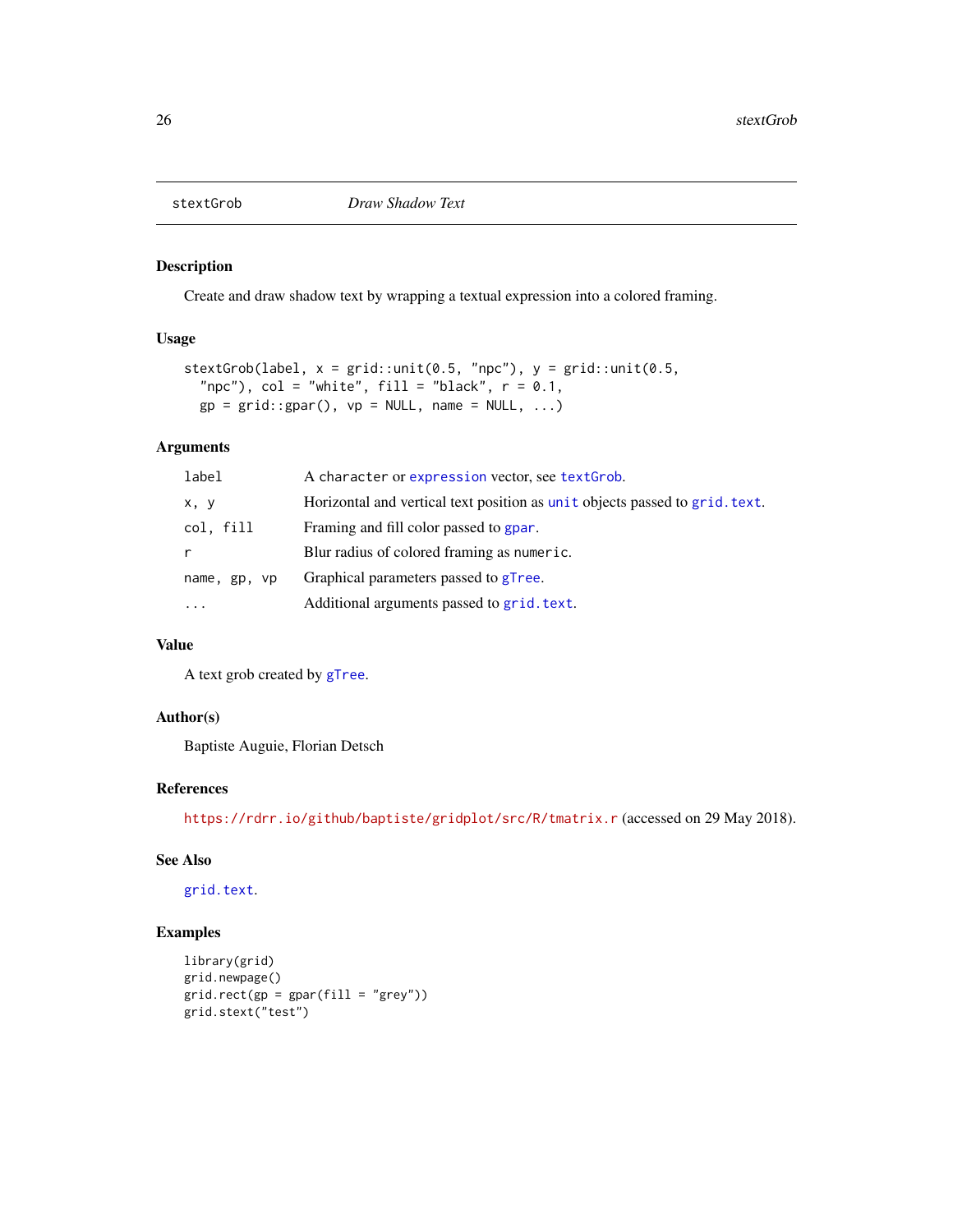<span id="page-26-0"></span>

This is a wrapper function around convert -trim to automatically remove any whitespace from locally saved images. Note that 'ImageMagick' must be installed on your local system, see Source.

#### Usage

```
trimImages(path = ".", pattern = c(".png$", ".diff$"))
```
#### Arguments

| path    | File path leading to image files as character, defaults to the current working<br>directory.                  |
|---------|---------------------------------------------------------------------------------------------------------------|
| pattern | Character. A regular expression as character accepted by list files, de-<br>faults to $c(".png$", ".tiff$").$ |

#### Value

A character vector containing the names of the processed images.

#### Author(s)

Florian Detsch

#### Source

Ooms J (2018) The magick [package: Advanced Image-Processing in R.](https://cran.r-project.org/package=magick/vignettes/intro.html)

#### See Also

[list.files](#page-0-0), [system](#page-0-0)

```
## Not run:
## trim image of bart simpson
download.file("http://pngimg.com/uploads/simpsons/simpsons_PNG93.png?i=1"
              , destfile = (ofl <- file.path(tempdir(), "bart.png", fsep = "\\"))
              , mode = "wb")
par(mfrow = c(1, 2))img = brick(ofl)
plotRGB(img)
jnk = trimImages(tempdir(), "bart.png")
```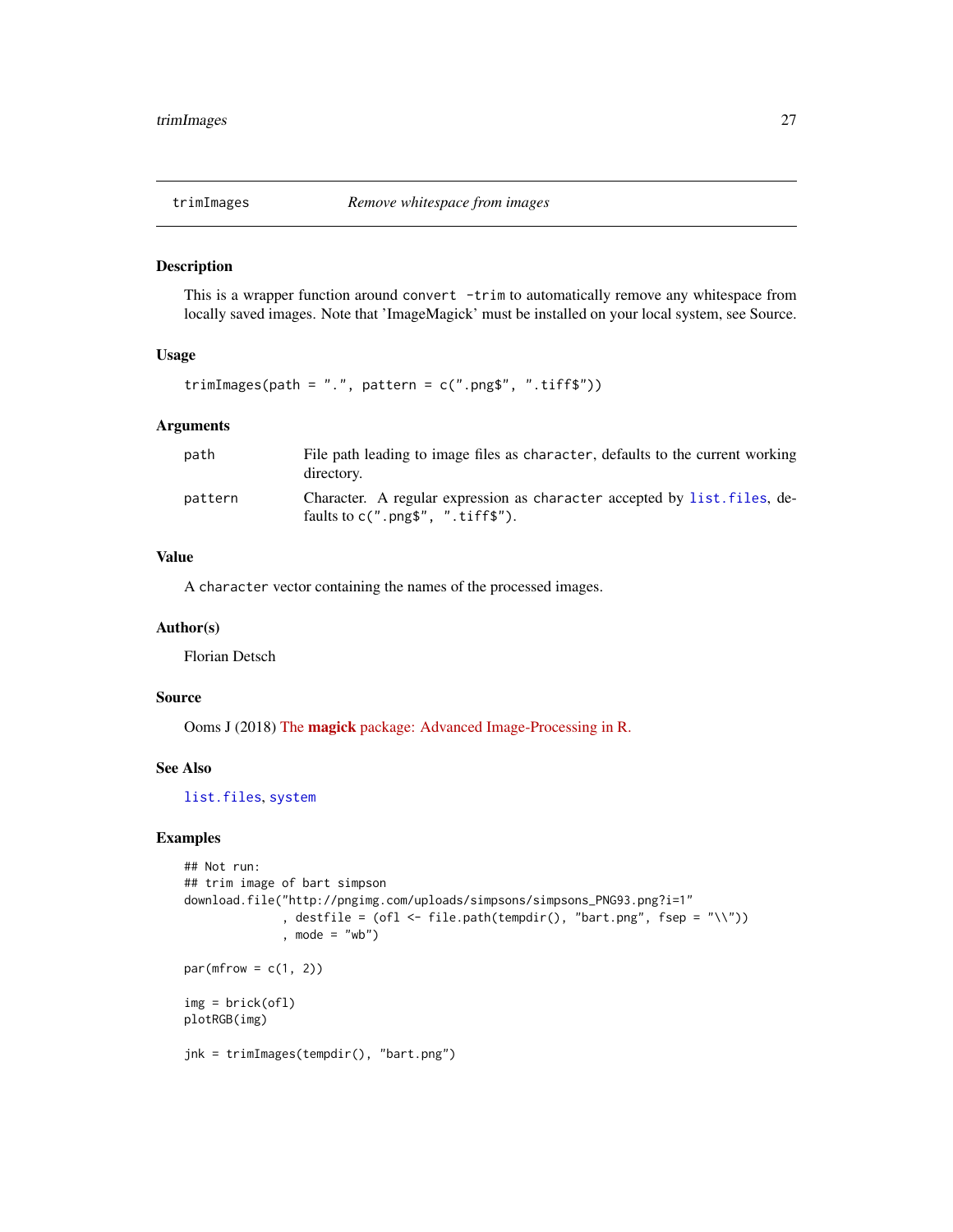```
trm = brick(jnk)
plotRGB(trm)
dev.off()
## End(Not run)
```
unlistStrsplit *Unlist the outcome of* strsplit

#### Description

Per default, [strsplit](#page-0-0) returns a list, with each entry holding the vector of splits of the initial string(s). This function is a simple wrapper that casts [unlist](#page-0-0) upon the returned list to produce a concatenated character vector consisting of the single split elements.

#### Usage

```
unlistStrsplit(x, split, ...)
```
#### Arguments

| x                       | A character vector with elements to be split.        |
|-------------------------|------------------------------------------------------|
| split                   | A character vector used for splitting, see strsplit. |
| $\cdot$ $\cdot$ $\cdot$ | Additional arguments passed to strsplit.             |

#### Author(s)

Florian Detsch

#### See Also

[strsplit](#page-0-0)

```
## 1st example
x <- "This is a test."
unlistStrsplit(x, " ")
## 2nd example; note that 'split' defaults to 'whitespace'
x2 <- "This is a 2nd test."
unlistStrsplit(c(x, x2))
```
<span id="page-27-0"></span>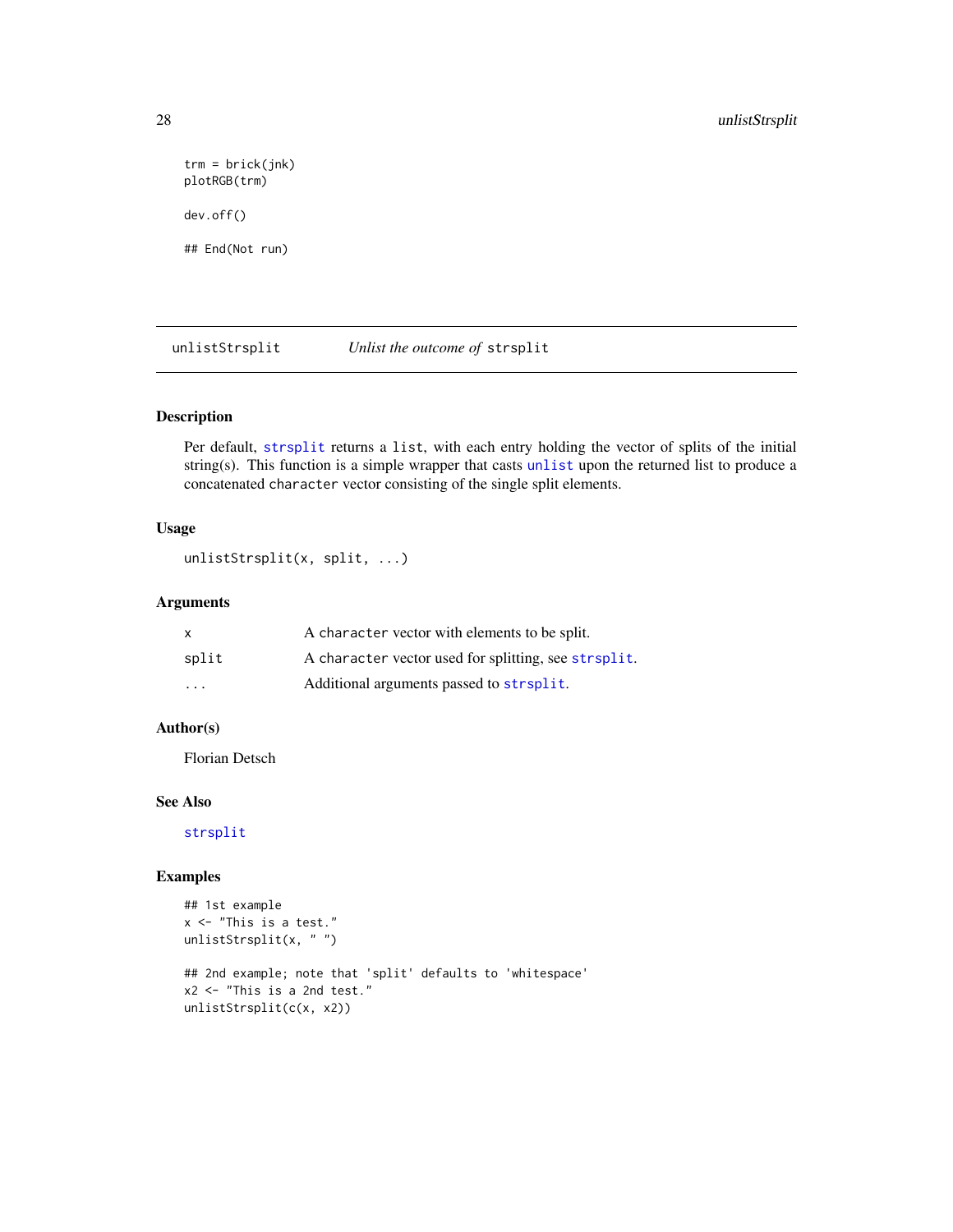<span id="page-28-0"></span>

Casting [factor](#page-0-0) upon a (character) vector usually results in alphabetically ordered factor levels. Although this seems reasonable in most cases, the automated ordering of factor levels is seldomly desirable in the context of visualization, e.g. when working with tiled lattice or ggplot2 figures. This function returns a factor with levels ordered according to their first appearance in the supplied vector.

#### Usage

unsortedFactor(x, ...)

#### Arguments

| $\mathsf{x}$ | A character vector with elements to converted to factor. |
|--------------|----------------------------------------------------------|
| $\cdots$     | Additional arguments passed to factor.                   |

#### Author(s)

Florian Detsch

#### See Also

[factor](#page-0-0)

#### Examples

mnth <- month.abb

## factor levels are being sorted fc\_mnth <- factor(mnth) levels(fc\_mnth)

## factor levels remain unsorted fc\_mnth2 <- unsortedFactor(mnth) levels(fc\_mnth2)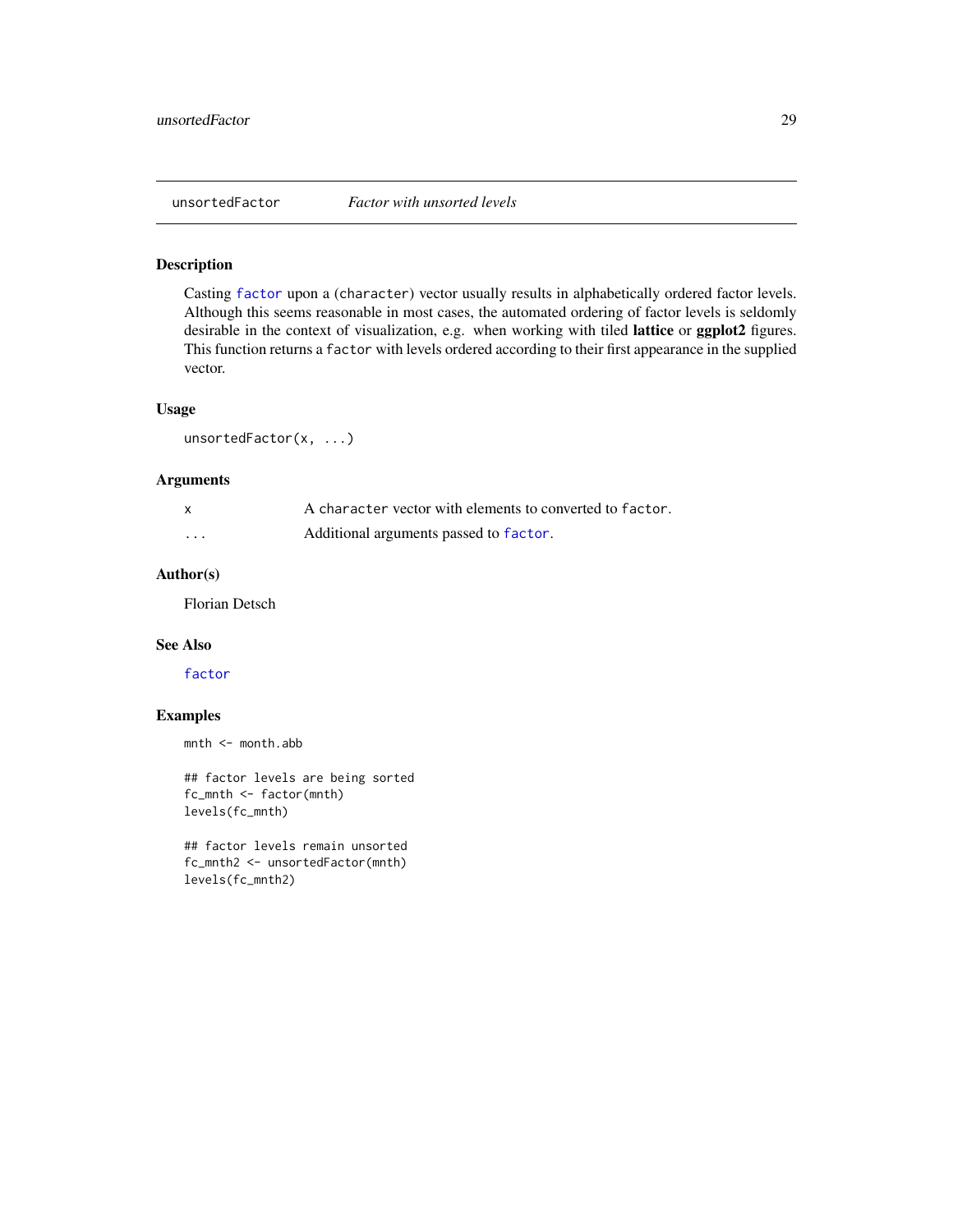# <span id="page-29-0"></span>Index

∗Topic package Orcs-package, [2](#page-1-0) as.layer, *[11](#page-10-0)* assignSSH, [3](#page-2-0) basename, *[21](#page-20-0)* brick, *[8](#page-7-0)* buildBook, [4](#page-3-0) bumpVersion, [4](#page-3-0) c.trellis, *[10](#page-9-0)* cbind, *[13](#page-12-0)* compareDistributions, [5](#page-4-0) data.frame, *[13](#page-12-0)* density, *[5](#page-4-0)* dim, *[19,](#page-18-0) [20](#page-19-0)* dimC *(*OrcsCppFun*)*, [19](#page-18-0) do.call, *[9](#page-8-0)*, *[16](#page-15-0)* duplicated, *[24](#page-23-0)* evalMetrics, [6](#page-5-0) expression, *[26](#page-25-0)* ext2spy, [7](#page-6-0) extent, *[8](#page-7-0)* factor, *[29](#page-28-0)* file.exists, *[8,](#page-7-0) [9](#page-8-0)* file\_path\_sans\_ext, *[21](#page-20-0)* gpar, *[26](#page-25-0)* grid.stext, *[18](#page-17-0)* grid.stext *(*stextGrob*)*, [26](#page-25-0) grid.text, *[18](#page-17-0)*, *[26](#page-25-0)* gTree, *[26](#page-25-0)* ifMissing, [8](#page-7-0) install\_github, *[14](#page-13-0)* KiLi, [9](#page-8-0)

#### knit, *[17](#page-16-0)*

lapply, *[10,](#page-9-0) [11](#page-10-0)* latticeCombineGrid, [10](#page-9-0) latticeCombineLayer, [11](#page-10-0) library, *[15](#page-14-0)* lineEnding, [12](#page-11-0) list.files, *[12,](#page-11-0) [13](#page-12-0)*, *[17](#page-16-0)*, *[20,](#page-19-0) [21](#page-20-0)*, *[27](#page-26-0)* list2df, [13](#page-12-0) lm, *[22](#page-21-0)* loadFromGit, [14](#page-13-0) loadPkgs, [14](#page-13-0) meanDifference, [15](#page-14-0)

meanDifference,numeric-method *(*meanDifference*)*, [15](#page-14-0) meanDifference,RasterLayer-method *(*meanDifference*)*, [15](#page-14-0) merge, *[16](#page-15-0)*, [16](#page-15-0) merge,list,missing-method *(*merge*)*, [16](#page-15-0) merge.data.frame, *[16](#page-15-0)* multiKnit, [17](#page-16-0)

ncol, *[19,](#page-18-0) [20](#page-19-0)* ncolC *(*OrcsCppFun*)*, [19](#page-18-0) nrow, *[19,](#page-18-0) [20](#page-19-0)* nrowC *(*OrcsCppFun*)*, [19](#page-18-0)

offsetGridText, [18](#page-17-0) Orcs-package, [2](#page-1-0) OrcsCppFun, [19](#page-18-0) orcspackage *(*Orcs-package*)*, [2](#page-1-0)

par7zip, [20](#page-19-0) plot, *[5](#page-4-0)* plotRGB, *[23](#page-22-0)* proj4string, *[7](#page-6-0)* pureBasename, [21](#page-20-0) pvalue, [22](#page-21-0)

rbind, *[13](#page-12-0)*